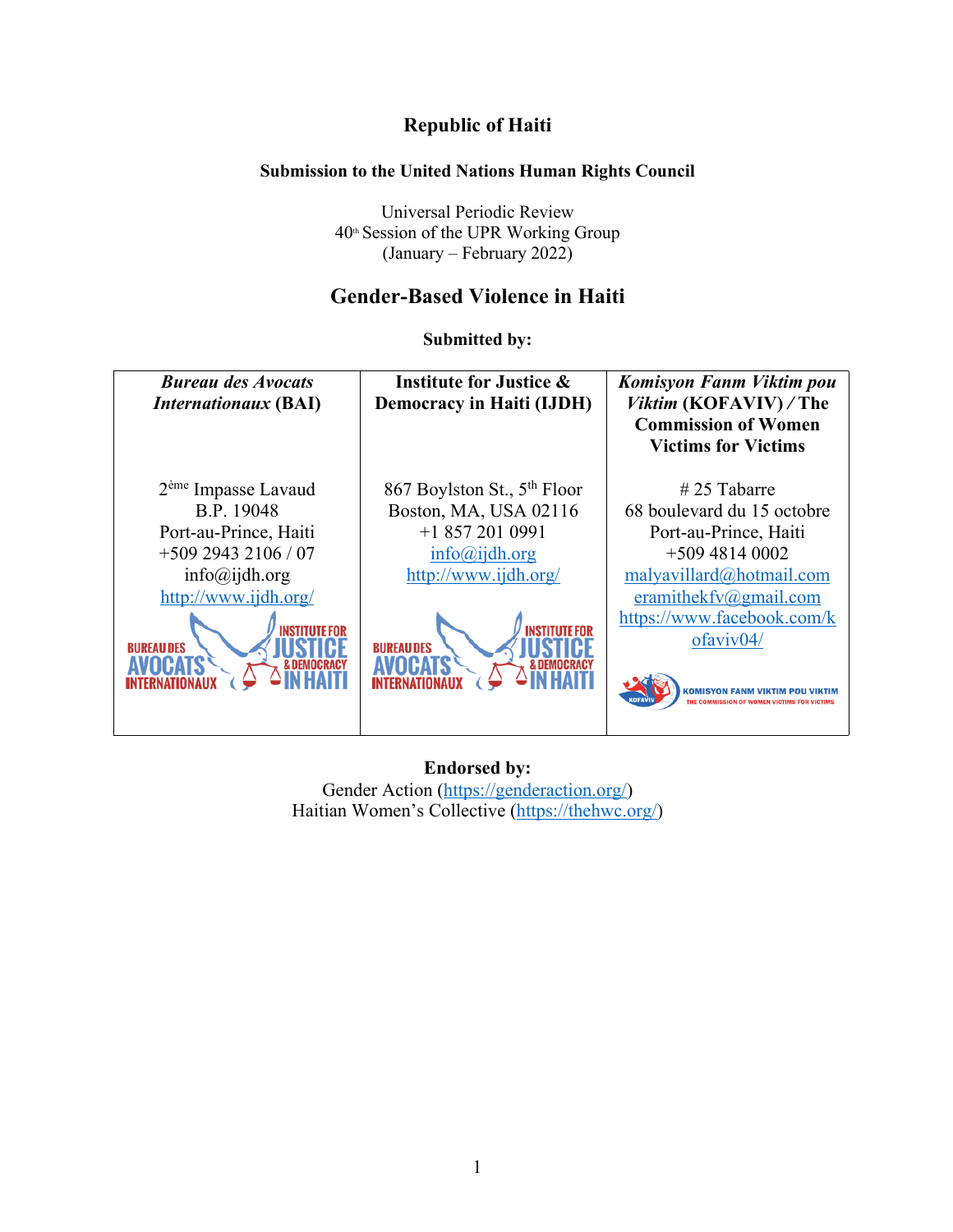*Bureau des Avocats Internationaux* **(BAI):** Founded in 1995, BAI is a Haiti-based constitutional and human rights law office that advances the Haitian people's struggle for justice and democracy. BAI has helped victims prosecute human rights cases, trained Haitian lawyers, and spoken out on justice issues. BAI works with its U.S.-based solidarity partner, the Institute for Justice and Democracy in Haiti, to advocate, litigate, build constituencies, and nurture networks to create systemic pathways to justice for marginalized Haitians and to hold international human rights violators accountable.

**Institute for Justice & Democracy in Haiti (IJDH)**: Founded in 2004, IJDH is a U.S.-based human rights non-profit organization that advances recognition of and accountability for human rights in Haiti in partnership with its Haiti-based sister organization, *Bureau des Avocats Internationaux* (BAI). IJDH and BAI bring together litigation, advocacy, training, and grassroots solidarity to tackle injustice and its root causes.

*Komisyon Fanm Viktim pou Viktim* (**KOFAVIV**) (**The Commission of Women Victims for Victims**): Founded in 2004, the *Komisyon Fanm Viktim pou Viktim* (KOFAVIV) (Commission of Women Victims for Victims) is a group of Haitian women survivors of political rape working to help new women victims from poor neighborhoods of Port-au-Prince. They provide medical care and support for all women victims without discrimination.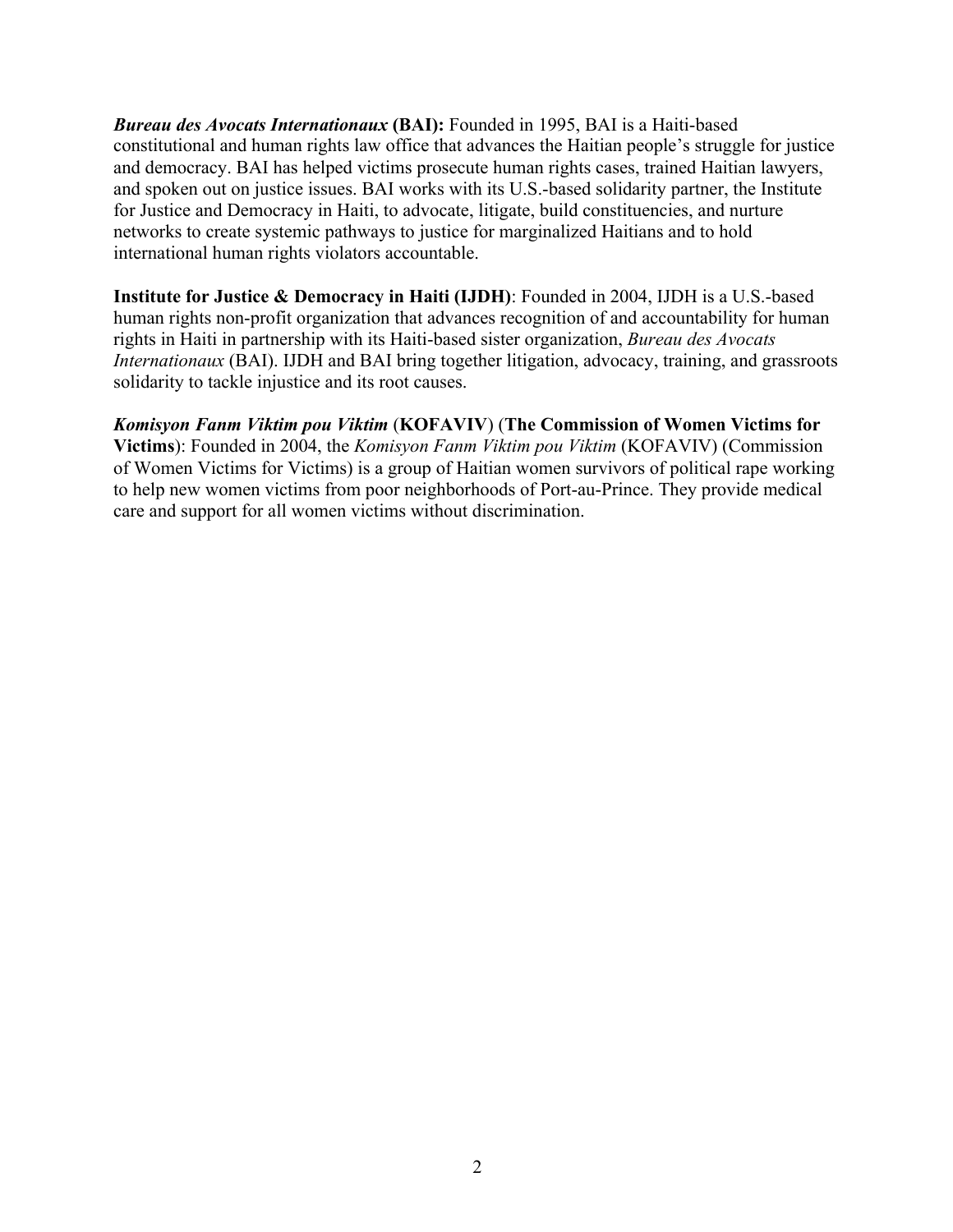#### **UPR Report: Gender-Based Violence in Haiti**

**Submitted by:** The *Bureau des Avocats Internationaux* (**BAI**); Institute for Justice & Democracy in Haiti (**IJDH**); *Komisyon Fanm Viktim pou Viktim* (**KOFAVIV**) (Commission of Women Victims for Victims)

**Endorsed by:** Gender Action; the Haitian Women's Collective

### **I. Executive Summary**

1. This report is submitted on behalf of the *Bureau des Avocats Internationaux* (**BAI**), the Institute for Justice & Democracy in Haiti (**IJDH**), and the *Komisyon Fanm Viktim pou Viktim* (**KOFAVIV**) (Commission of Women Victims for Victims) to provide an overview of Haiti's continuing challenges in complying with its human rights obligations relating to the protection of women and girls from gender-based violence (**GBV**).

2. Haiti has ratified the Convention on the Elimination of All Forms of Discrimination Against Women (**CEDAW**) <sup>1</sup> and the Inter-American Convention on the Prevention, Punishment, and Eradication of Violence against Women (**Belém do Pará Convention** or **BDPC**), <sup>2</sup> in addition to numerous other human rights instruments relevant to the rights of women and girls. Under CEDAW Article 2, Haiti is obligated to eliminate all forms of discrimination against women and girls. The UN Committee on CEDAW (**CEDAW Committee**) has clarified that this requires eliminating GBV using all available state means, including legislative, judicial, and administrative actions, such as national and local programs, as well as measures targeted at eradicating "prejudices, stereotypes and practices that are the root cause of gender-based violence against women."<sup>3</sup> Delays in implementation cannot be justified on any grounds, whether "economic, cultural, or religious,"4 and failure to ensure access to justice for GBV crimes is itself a human rights violation.5 The BDPC likewise obligates Haiti to eradicate, prevent, and punish GBV, including by acting to prevent such crimes, enacting corresponding laws, and punishing guilty parties, as well as working to provide related resources and counteract underlying prejudices.<sup>6</sup> Further, the International Covenant on Civil and Political Rights obligates states parties like Haiti to ensure equal protection under the law regardless of sex (Art. 2(1)), to provide access to judicial remedies for violations of rights (Art. 2(3)); and to secure the right to life (Art. 6(1)).<sup>7</sup> Under Article 276 of Haiti's constitution, these human rights treaty obligations are part of Haiti's national laws and supersede any contrary provisions.<sup>8</sup>

3. In spite of undertaking these obligations, Haiti is far from ensuring meaningful protections and equality for its women and girls. GBV remains rampant. The submitting organizations have not perceived any positive change with respect to the prevalence of violence, harassment, and other harms directed at women and girls, including historic discrimination and harmful gender norms. Both the rates of violence and the harmful attitudes and practices that drive and enable GBV remain consistent, and may be increasing given the current climate of insecurity. Haiti has done little to intercede. (Section II). Likewise, although there have been some marginal improvements, Haiti's state practices, laws, and institutions dedicated to preventing and addressing GBV remain weak and fall well short of its human rights obligations. Indeed, by failing to ensure access to justice for GBV crimes, Haiti is committing separate human rights violations. <sup>9</sup> (Section III).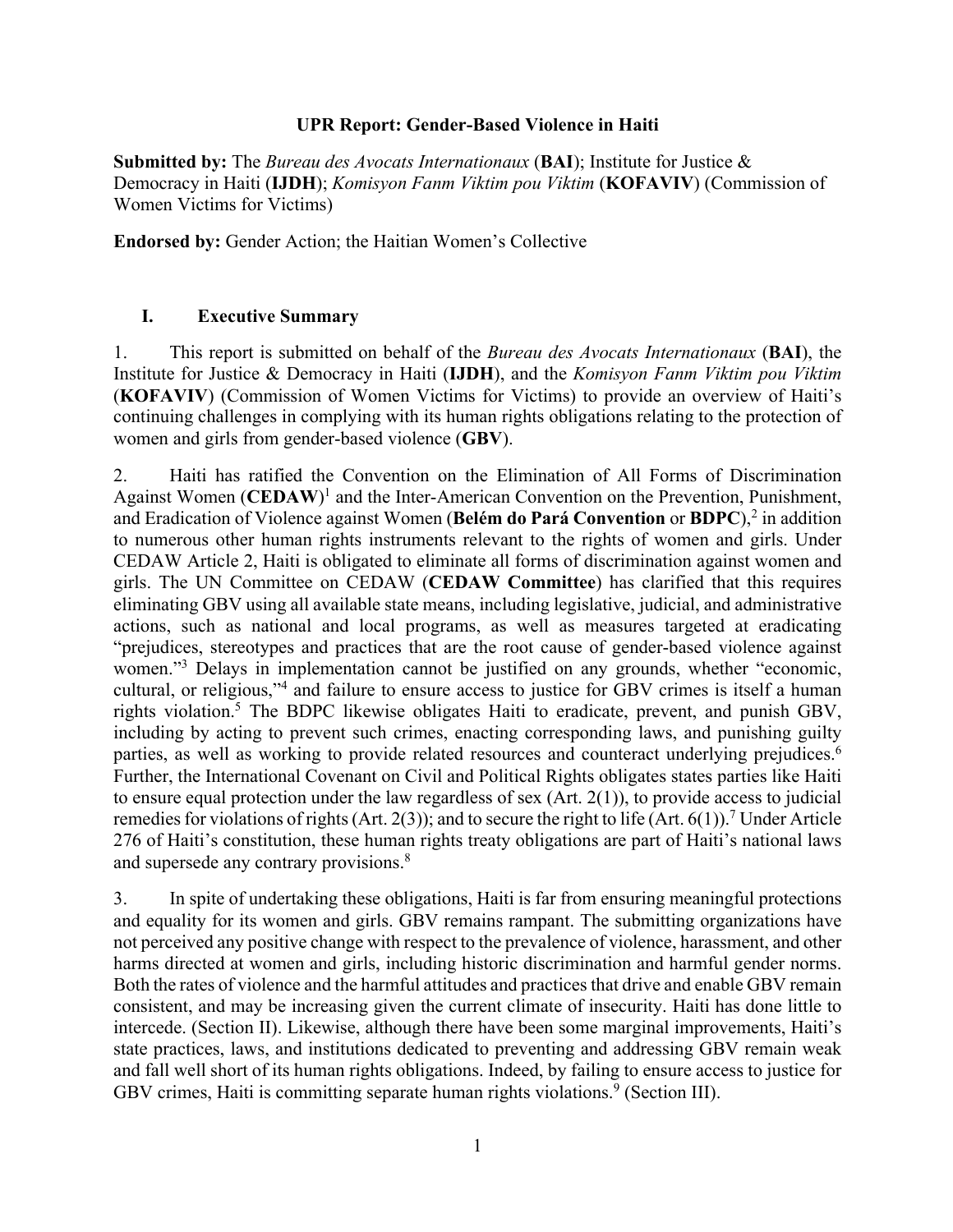4. Notably, in addition to the substantive lapses in meeting its human rights obligations, Haiti is also procedurally out of compliance with CEDAW: Haiti has for more than three years failed to respond to requests for additional information on implementation made by the CEDAW Committee during its last review cycle, $10$  and has yet to submit its state party report, which was due in March 2020, for the current cycle.<sup>11</sup> Haiti has also significantly underperformed in implementing recommendations from the last UPR cycle that it supported on this subject.<sup>12</sup>

## **II. Violence, Harassment, and other Harms Directed at Haiti's Women and Girls**

5. Haiti has continued to fail to adequately protect its women and girls from GBV since the last UPR review, in violation of its above-described obligations and contrary to the recommendations Haiti supported during the last UPR cycle.<sup>13</sup> Haiti's women have historically faced violence; discriminatory and patriarchal social norms; and marginalization in employment, education, politics, and other public spaces and social institutions. Rape and other forms of sexual violence have also been used as weapons of political intimidation. Reports of GBV surged in the wake of the 2010 earthquakes, especially in displacement camps, where lack of security, desperation, and power inequality created an enabling environment for assaults, as well as pressures on women and girls to sell their bodies in return for food and other necessities.14 Recent political instability and natural disasters in Haiti have further exacerbated these longstanding vulnerabilities and the government has taken insufficient measures to address both the historic and contemporary drivers of GBV and gender inequality.

6. GBV data is scarce, but consistently indicates high rates of violence directed at women and girls. There is direct evidence that over half and as many as 70 percent of Haiti's women and girls have experienced at least some form of GBV. A regional study conducted in 2002 found that 54 percent of women accessing health services reported having experienced forced sex in their lifetimes.<sup>15</sup> A 2008 UNICEF survey found that over 70 percent of Haitian women had been victims of GBV, with girls the most frequently abused.16 The latest national study, conducted in 2016- 2017 among women and girls ages 15 to 49, concluded that more than one in three women and girls in Haiti (34%) experience either physical or sexual violence in their lifetimes.17 Notably, the survey considered only sexual and physical violence (including domestic), but not other forms of GBV, such as harassment or economic violence. An as yet unpublished 2019 study by community health organization Zanmi Lasante – the most recent analysis available to the submitting organizations – found that 54.6 percent of female respondents in the regions examined had experienced some form of GBV in the past twelve months, with the incidence as high as 75.8 percent in some communities. Prevalence statistics generally undercount the actual rate of GBV directed against women and girls in Haiti, including because GBV is chronically underreported due to stigma and shame, fear of reprisals, access, lack of education about rights, $^{18}$  and – perhaps most significantly – mistrust in Haiti's judicial system,<sup>19</sup> which too often fails survivors.

7. GBV affects a large number of adolescent girls.<sup>20</sup> A 2012 national study found that more than 25 percent of respondents aged 18-24 reported that they had experienced nonconsensual sexual relations prior to reaching the age of 18 and that almost two-thirds of respondents had experienced physical violence at home as minors.<sup>21</sup> According to a social worker who runs community GBV programming, girls are at risk for a variety of factors. These include girls' small size and corresponding inability to protect themselves; challenges of supervision where parents have to leave in order to work; the large and multi-generational nature of Haitian households, where older members of the extended family can sometimes prey on girls; and what the social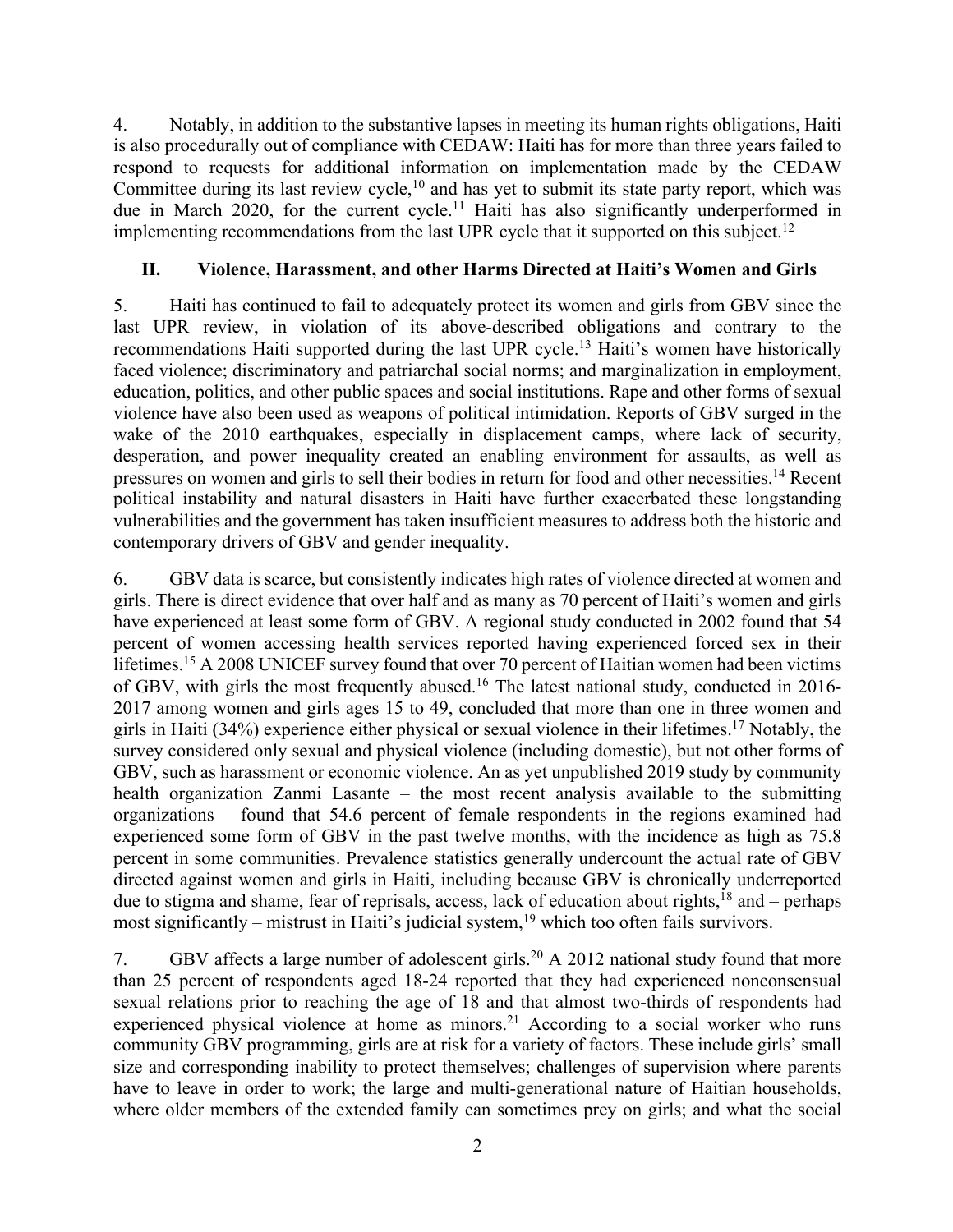worker described as a harmful social belief that younger women are more desirable as sexual partners. In addition, lack of resources sometimes leads girls to accept abuse in return for things they need or want. The risk of both sexual and physical violence is particularly high for girls who work as domestic servants. The practice of *restaveks* in Haiti envisions children from poor backgrounds staying with wealthier, usually urban, families and helping with house chores in return for schooling. In reality, it is more like child slavery, including because the hosts rarely meet their promise to send the *restavek* children to school, force the children to work long hours, and do not adequately feed them. 22

8. One of the drivers for GBV is a permissive attitude among individuals and communities regarding violence directed towards women and girls, especially within families and intimate relationships, along with generalized objectification of girls and women. Survivors of violence often experience shame, self-blame, and internalized pressure to reconcile with or protect their abuser. Survivors of sexual violence are also often blamed and stigmatized, or pressured into silence when they report the abuse or attempt to seek legal recourse.<sup>23</sup> The Office of Citizen Protection (**OPC**) – the government's human rights ombudsman office – has noted that rape is not considered a crime in some communities, especially in rural areas.<sup>24</sup> Physical violence is common within families and is often considered by the community and the police alike to be a private matter.<sup>25</sup> Women largely stay silent about such abuse, including because many rely on male partners for income and support of their children and have no alternatives. Community healthcare workers report that many survivors feel that they deserve the violence they experience. Many Haitian women consider a husband to be justified in hitting his wife under certain circumstances, including if he is dissatisfied with food or if she refuses sex.26 One dynamic described by local advocates is that reporting becomes less likely when women know their abusers. If it is an intimate partner, they may fear his retaliation or loss of financial support, or feel pressure to preserve the family. Outside of intimate relationships, women are sometimes pressured by their assailants' families or social connections; abusers connected with gangs or police are especially adept at intimidating survivors into silence. The particularly high rates of insecurity over the last two  $years<sup>27</sup>$  have exacerbated this dynamic even more.

9. In addition to sexual and physical violence, sexual harassment, and economic and emotional violence are highly prevalent. Elements of sexual harassment are "woven into the fabric of daily life" in Haiti.<sup>28</sup> There are numerous allegations of sexual harassment against women and girls involving high-profile government officials<sup>29</sup> and prominent public figures.<sup>30</sup> In a 2016 study, one third of female respondents reported being forced to sleep with their supervisors at least once in their lifetimes.31 Girls experience harassment and sexual assault from their teachers and coaches. For example, teachers will sometimes assert that girls failed examinations in order to pressure them into sexual relationships.32 Accountability is rare. In 2020, the International Federation of Football Association (**FIFA**) imposed a lifetime ban on the former head of the Haitian Football Federation for the rape and sexual assault of at least 14 players, some of whom were under 18.<sup>33</sup> There has been no formal legal sanction in Haiti. The abuse of unequal power is especially difficult to address in situations where the adolescents are no longer minors.

10. Haiti is currently experiencing catastrophic levels of insecurity and political instability.<sup>34</sup> These have – in conjunction with the COVID-19 pandemic – further increased violence directed against women and girls. According to ActionAid Haiti, "[w]omen and girls in Haiti are facing a rising tide of violence, femicide and kidnappings," with the situation "deteriorating quickly as the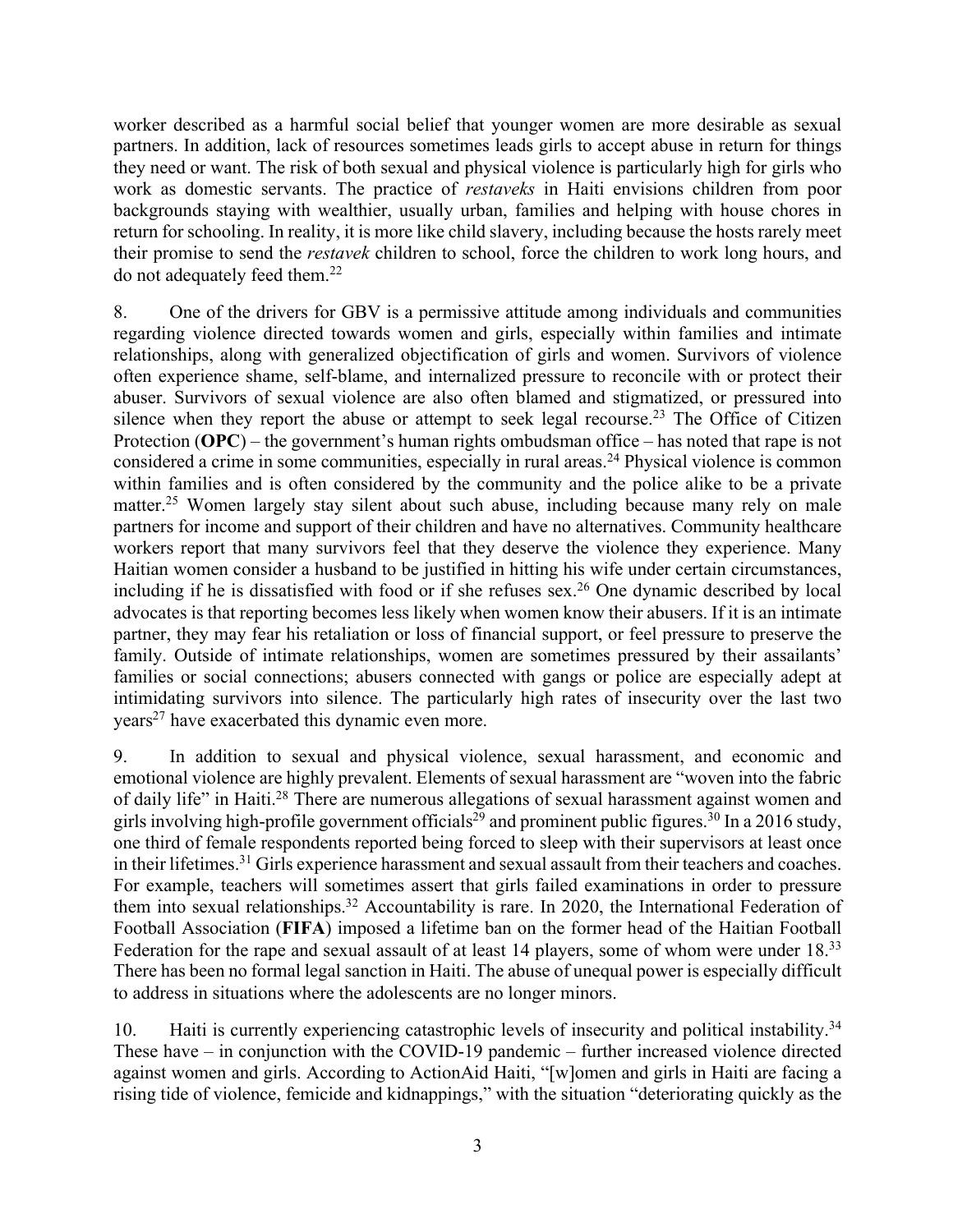political crisis escalates and economic turmoil continues as communities battle the Covid-19 pandemic."35 While there is no systematic data, the UN and other observers have made clear that women and children are some of the worst affected by the prevailing state of insecurity.<sup>36</sup> UNICEF's regional director opined that "[c]hildren and women in Haiti are no longer simply the victims of criminal gangs – they are increasingly becoming their targets."37 Women and girls also face additional risks of GBV if kidnapped. Recent examples like the following abound.

- a. Evelyne Sincere was drugged and kidnapped on October 29, 2020. The student was found dead four days later, her body partially naked with signs of sexual assault and dumped in a trash heap. 38
- b. On April 7, 2021, Guerline Joseph, a police officer, was kidnapped on her way to work and held for three days, during which she was tortured.<sup>39</sup>
- c. On December 6, 2021, Magdala Louis was kidnapped and held for a day. Her assailants tortured her, including by beating her face and feet, burning her hair, and threatening her with death.<sup>40</sup>

The Ministry for the Status of Women and Women's Rights raised alarm regarding rising femicides in 2021.<sup>41</sup> Multiple women's shelters were set on fire by armed gangs in Port-au-Prince.<sup>42</sup> According to one analysis, GBV incidents increased by 377 percent in 2020.<sup>43</sup>

11. The general atmosphere of insecurity has also restricted the availability and accessibility of GBV support services, with survivors of GBV unable or unwilling to seek much-needed care.44 The likelihood of seeking police help and accountability are lower still: there are already formal indications that even as instances of GBV reported to healthcare providers have significantly increased, reporting to the police has declined.<sup>45</sup> As in the wake of the 2010 earthquake, the precarious situation also leaves women and girls vulnerable to sexual exploitation and abuse when seeking necessities.<sup>46</sup> Further, the situation has forced women's rights groups to stop trainings and other activities, with advocates reporting that women fear speaking out publicly.

12. The prevalence of GBV in Haiti reflects women and girls' unequal status in Haitian society more generally. Girls are less likely to be educated than boys and face greater barriers in entering the formal economy or securing collateral for credit.<sup>47</sup> These and other constraints on women's ability to earn an independent living often place them in a position of financial dependence on men, <sup>48</sup> and thus further feed patriarchal and discriminatory stereotypes while deepening vulnerabilities to sexual exploitation and abuse. Women further bear the burden of supporting children, with men often refusing to provide financial assistance for their offspring if separated from their mother, creating added barriers to women reporting or leaving abusers.<sup>49</sup> Women are also under-represented in positions of power, including in public office,  $50$  among judicial actors and the police,<sup>51</sup> and in the formal economy.<sup>52</sup> No material progress has been made in spite of Haiti's support for corresponding recommendations.<sup>53</sup> Indeed, Haiti has one of the lowest rates of women's political representation in the world.<sup>54</sup> Women have less access to funding when running for public office, face discriminatory stereotypes, and were sometimes discouraged from participating by violent means.<sup>55</sup> In spite of participation quotas, there were only four women in Haiti's last functioning parliament. Current insecurity means that without special measures, women will be left out of the political process yet again.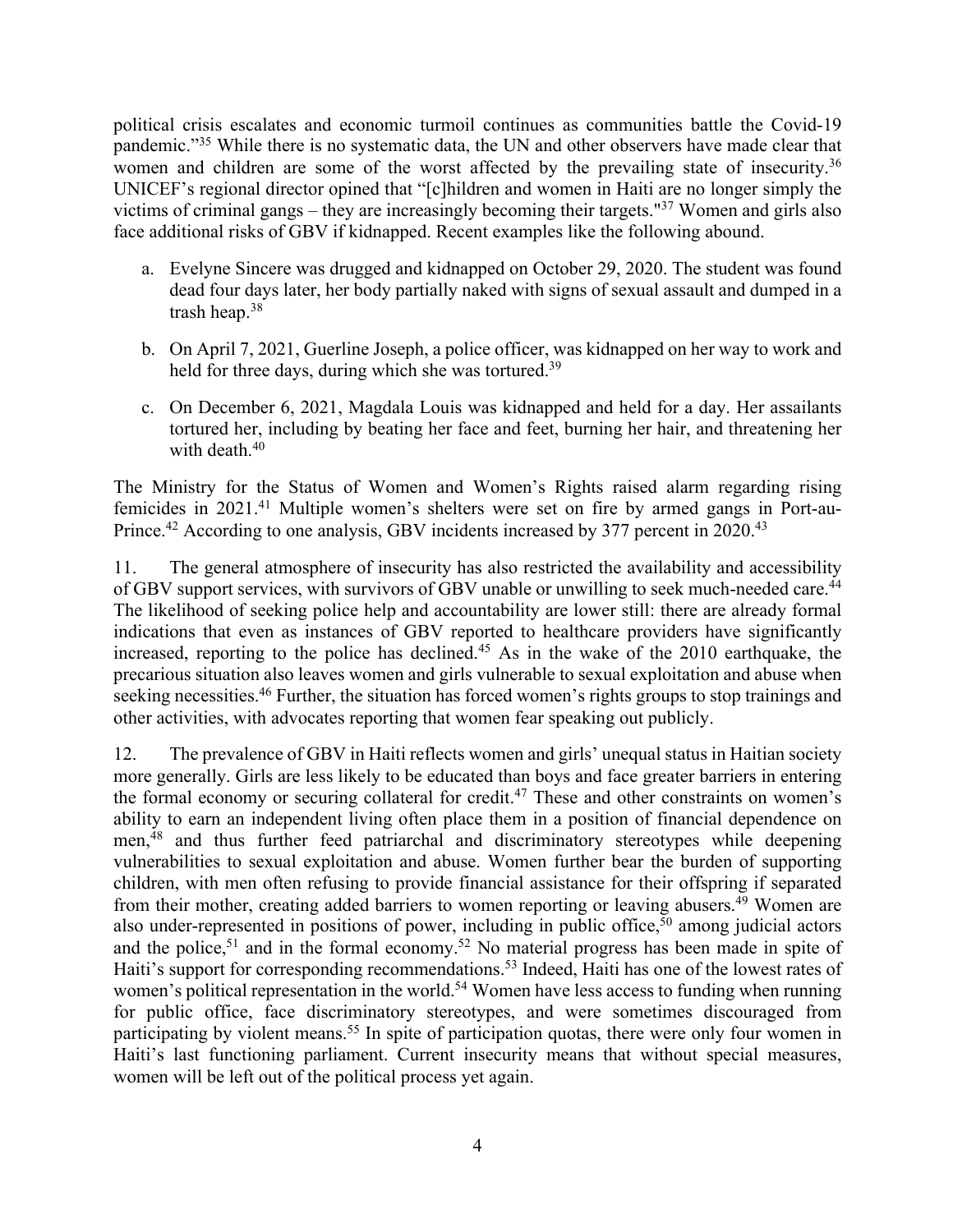### **III. Inadequate Laws and Institutional Protections**

13. Haiti's current legal framework and institutions fall woefully short of its obligations to address the above-described challenges by promulgating laws and regulations, providing trainings, and deploying government resources to protect women and girls from GBV.<sup>56</sup> Haiti's constitution, in addition to expressly domesticating Haiti's human rights obligations, does explicitly provide for a government that respects "the equity of gender" and assures women "a representation in the instances of power and of decision which must conform to the equality of the sexes and to equity of gender";57 provides that political and civil rights are enjoyed "regardless of sex or marital status";<sup>58</sup> and guarantees the right to "life, health, and respect of the human person for all citizens without distinction, in conformity with the Universal Declaration of the Rights of Man."<sup>59</sup> In 2012, the Constitution was further amended to provide that the government must ensure that women represent at least 30 percent "at all levels of national life, notably in the public services"<sup>60</sup> and in elections.61 As can be seen from the discussion above, however, these legal protections and the nondiscrimination requirements envisioned by these provisions are not substantively met. Further, government entities charged with related mandates, like the Ministry on the Status of Women, lack adequate resources<sup>62</sup> and are perceived by at least some advocates as ineffectual and disengaged. Fewer than 10 percent of police officers are women<sup>63</sup> in spite of the constitutional quota requiring that a minimum of 30 percent of public offices be held by women. Women are likewise underrepresented among prosecutors and judges, as well as in political and executive offices.

14. In one particularly egregious example of how Haiti is failing to protect its women and girls from GBV, at least nine women and one girl being detained at the civil prison of Gonaïves were gang-raped during a November 2019 prison mutiny over poor conditions.<sup>64</sup> At least eight of the ten were being held in pretrial detention at the time, meaning that no judgment had been rendered against them. A discussion of the related violations of human rights associated with Haiti's prison conditions and outrageous rates of pretrial detention<sup>65</sup> are beyond the scope of this submission. However, it is clear that Haiti is failing to consider risks of GBV to women in implementing its prison policies. The submitting organizations are not aware of any accountability for these crimes by either the prison authorities who permitted them to happen or the perpetrators themselves, and, as of November 21, 2019, all were still being held.

15. Haiti's legislature has made no progress in implementing recommendations Haiti supported during the last UPR cycle directed at improving its legislation,  $66$  likewise violating Haiti's obligations to adequately resource and prioritize efforts to address gender inequality and GBV under CEDAW and the Belém do Pará Convention. In general, as noted by the CEDAW Committee, Haiti's legislative process is slow and characterized by "frequent and very long delays in the promulgation of a series of laws affecting women's rights." In spite of corresponding commitments, no progress has been made in adopting a general law on the equality of the sexes and nondiscrimination against women, and discriminatory provisions persist in other laws.<sup>67</sup> Haiti's penal code dates back to 1835 and has not been adapted to contemporary legal treatment of GBV. Rape was only added as a standalone crime, rather than a crime of "indecent assault," by a 2005 ministerial decree. In any case, the penal code still fails to define elements of rape or address consent, which have made it extremely difficult to prosecute.<sup>68</sup> It also does not acknowledge rape within a marriage. Anecdotally, advocates report that certain judges refuse to acknowledge rape within marriage as a form of sexual violence, let alone a crime, and are resistant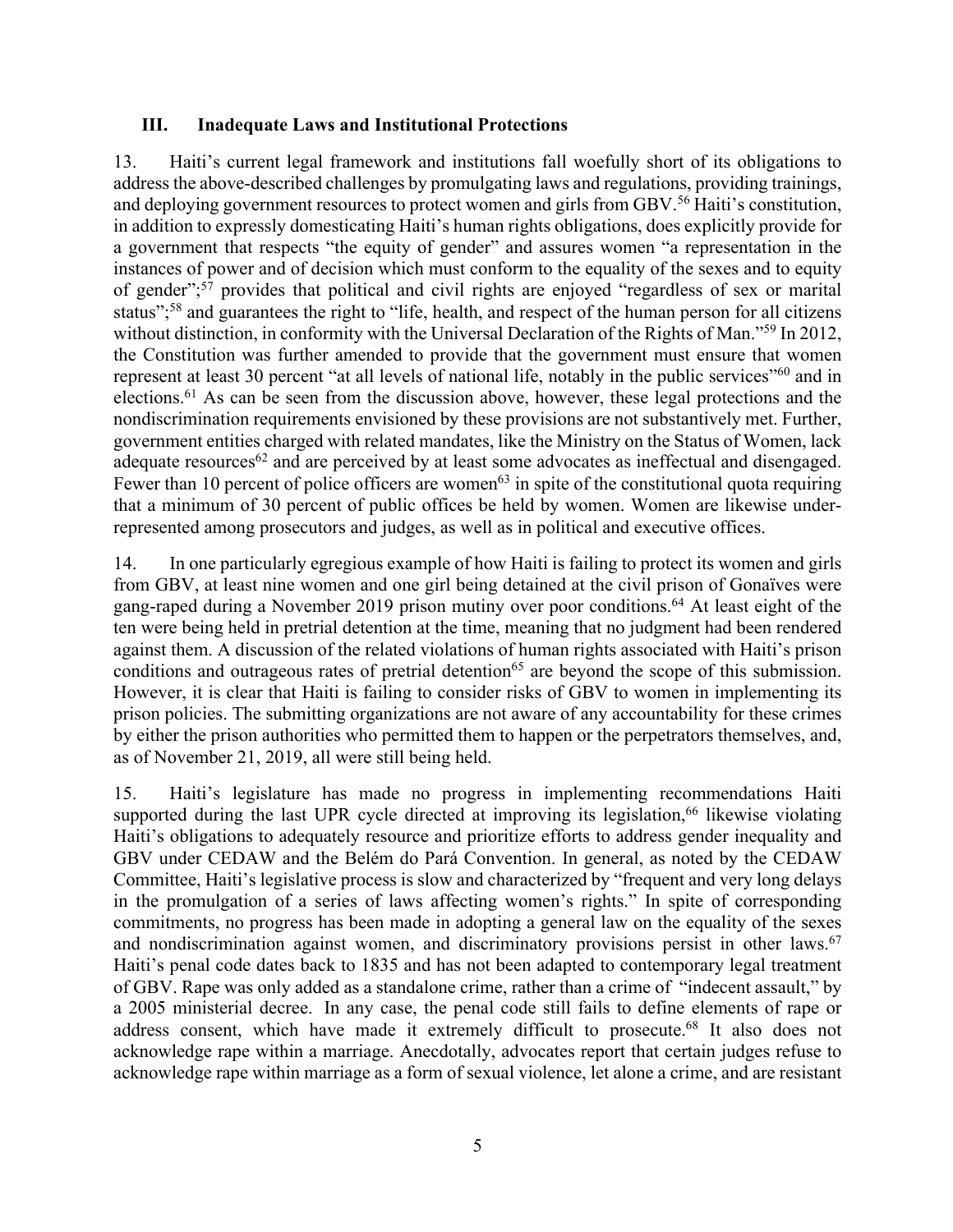to corresponding trainings. There are no provisions on domestic violence or sexual harassment, and abortion is illegal in all circumstances.<sup>69</sup>

16. In June of 2020, the late President Moïse issued a decree dramatically revising Haiti's penal code, to go into effect on June 24, 2022.<sup>70</sup> Haiti's constitution – which recognizes the separation of government powers<sup>71</sup> – does not permit the Executive to legislate in this manner, and the decree has been criticized as a gross abuse of power that undermines the rule of law in Haiti.<sup>72</sup> Haiti's Parliament was dissolved in January 2020 due to a failure to hold elections and therefore has been unable to address the decree. It is noteworthy that a revised penal code and a violence against women law had been drafted under the leadership of the Ministry on the Status of Women and Women's Rights and with feedback from women's groups at the time of the last UPR review, but was never taken up by Parliament.

17. If effectuated, the penal code decree would dramatically transform Haiti's criminal laws. Some of the substantive changes envisioned are much-needed and would shift Haiti's criminal laws closer to meeting its international human rights obligations. For example, the decree sets out a clearer definition of rape with reference to consent<sup>73</sup> and includes an explicit prohibition on spousal sexual assault.<sup>74</sup> It also includes extensive provisions regarding sexual harassment,<sup>75</sup> legalizes abortion up to the twelfth week of pregnancy, and carves out allowances for the termination of pregnancies resulting from rape or incest, or in cases where the physical or mental health of the woman is in danger.<sup>76</sup> If enacted and implemented, such changes would significantly improve Haiti's current legal protections for women and girls. It is deeply troubling, however, that they are being put forward through an extralegal decree. In addition to general concerns this process raises regarding the balance of government powers, democratic integrity, and the rule of law,<sup>77</sup> it also carries the potential to create questions regarding the legitimacy of any laws thus promulgated and thereby undermine their effectiveness.

18. Patriarchal and discriminatory stereotypes remain prevalent in Haiti and, as described in Section II, there is a permissive attitude towards GBV at individual and community levels. Haiti has failed to implement adequate measures to confront such social biases, in spite of supporting corresponding recommendations during the last cycle<sup>78</sup> and, in some instances, is responsible for perpetuating them. For example, the current holder of the OPC mandate – which includes an emphasis on promoting women's rights<sup>79</sup> – has been accused of domestic violence, but has nevertheless remained in office with no inquiry.<sup>80</sup> This is only one example of men remaining in high government office in spite of allegations of assault and even rape.<sup>81</sup> In 2020, the current Minister of Culture used his public platform to attack feminist organizations for demanding more information regarding allegations of sexual assault involving the director of the National Library of Haiti,82 adding to a culture of silence, intimidation, and impunity.

19. There have been some improvements in using the existing legal mechanisms for preventing and addressing GBV, but they remain weak and are further undercut by pervasive discrimination, especially in more rural areas. Advocates observe that police officers who have received GBV training have improved their performance in terms of interacting with survivors reporting GBV, although it is not clear whether this is the case outside of the capital and whether the current crisis has resulted in backsliding. Civil society initiatives like BAI's Rape Accountability and Prevention Program created to respond to the surge of GBV in the wake of the 2010 earthquake have improved women's knowledge of their legal rights and worked to compel existing legal mechanisms to actually work as intended on behalf of survivors.<sup>83</sup> BAI and a network of women's organizations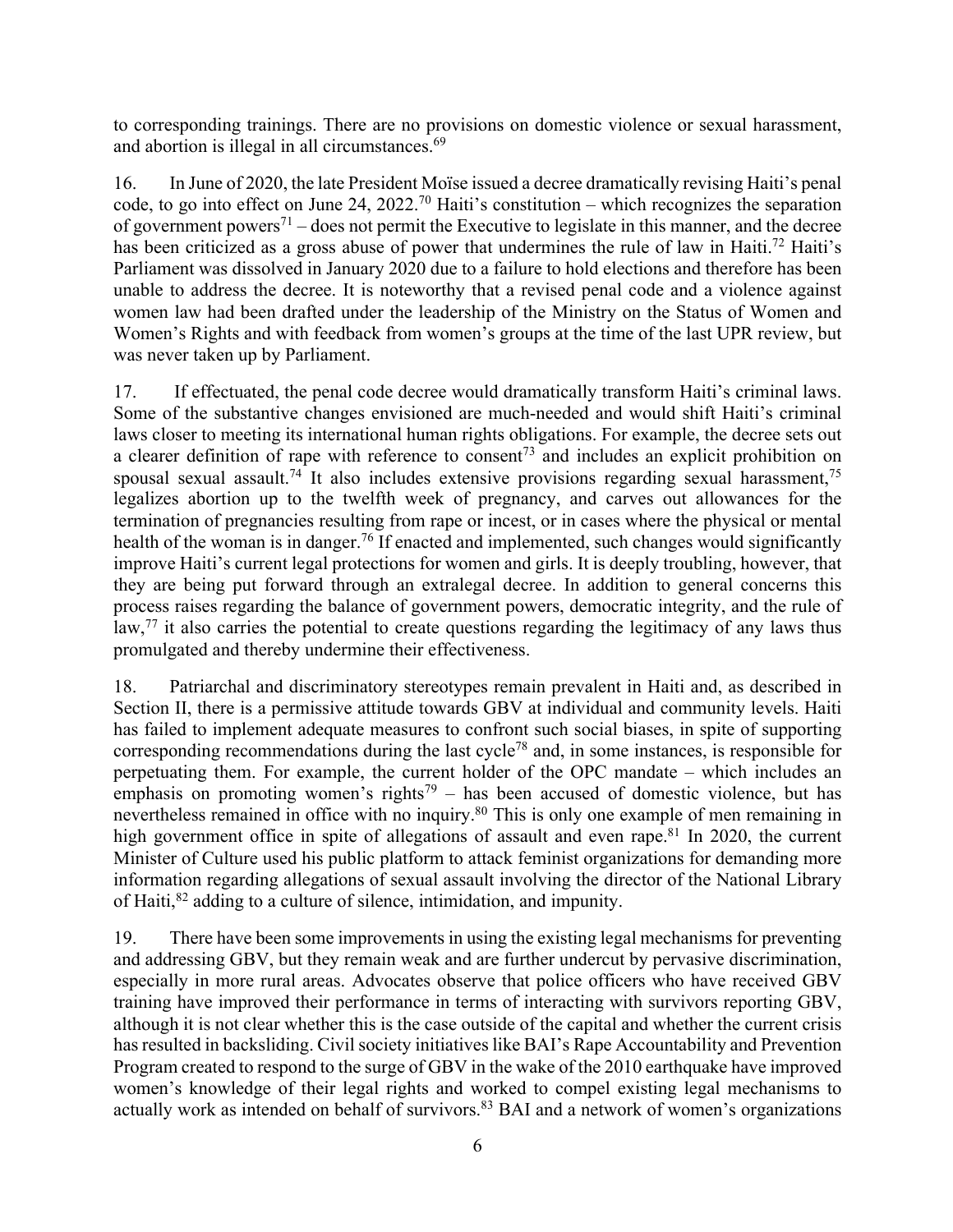like KOFAVIV have been working alongside survivors to ensure that claims are appropriately filed, investigated, and prosecuted by government officials. In some cases, they have represented survivors wishing to participate as civil parties to criminal prosecution.

20. On the whole, however, progress in ensuring that the criminal justice system and accompanying government services adequately investigate and address GBV has been limited and slow. There are now more GBV investigations and prosecutions, but they focus mostly on the rape of minors, (as opposed to other forms of GBV). Prosecutions remain the exception rather than rule, and convictions are few. Rates are especially low for adult women survivors. In BAI's experience, in Port au Prince, fewer than 70 percent of complaints led to an arrest, and 40 percent of those arrested were set free before the completion of judicial proceedings, leaving survivors at risk. The rates are likely to be far worse farther from the capital. Domestic violence is rarely addressed unless the survivor is severely harmed or killed.84 A UN Integrated Office in Haiti (**BINUH**) investigation in the Grand-Anse Department revealed that of the 126 GBV complaints made in 2020 (that number, in turn, likely to be a fraction of actionable incidence of violence),  $85$  only 46 had resulted in judicial inquiries and none had gone to trial. BINUH concluded that similar or worse dynamics play out across the rest of Haiti.<sup>86</sup> This is likewise the perspective of the submitting organizations. In one particularly egregious instance of lax prosecution, a pastor was acquitted of assaulting a 14-year-old girl in spite of DNA evidence confirming he had fathered the resulting child.<sup>87</sup>

21. At a more granular level, every aspect of Haiti's legal mechanisms for addressing GBV falls far short of its human rights obligations. While Haiti's police now have a dedicated GBV unit, $88$  it is understaffed and has only three offices, all in or near the capital. $89$  As noted above, police have improved with respect to receiving claims of GBV following programs aimed at training. However, police and judicial investigators generally lack resources to investigate GBV crimes and their respective investigations are often deficient and lengthy as a consequence.<sup>90</sup> Police investigations and the separate judicial investigations, which under law must take less than three months, in practice take one to two years each to complete. The process is usually opaque for survivors, who rarely receive information. Evidence-gathering in GBV cases is further impeded by a lack of forensic skills and equipment,<sup>91</sup> including infrastructure for storing forensic evidence, which hampers proceedings in an already weak system that suffers from politicization and corruption. The OPC has acknowledged that prosecutors often fail to adequately investigate and indict GBV cases and that in at least some parts of the country, allegations of GBV are discounted by officials responsible for protecting women and girls.<sup>92</sup> Individuals accused of serious crimes are often released without any meaningful process or accountability, especially where they have connections to members of the judiciary or the political elite, or are able to pay bribes.<sup>93</sup> The government office responsible for supervising judicial conduct and discipline has largely failed to intervene to confront such practices.<sup>94</sup>

22. Haiti's justice system does not effectively support survivors of GBV and has elements that seem intended to exclude survivors, especially those without means, from seeking or obtaining justice. As a practical reality, GBV prosecutions require survivors to obtain medical certificates. Such certificates are not legally mandatory and should not be dispositive, as in some cases there is no physical evidence of forced penetration. Nevertheless, in practice, survivors who do not have medical certificates are unable to proceed with their cases and the certificates thus pose a significant barrier to accountability by forcing recently traumatized women and girls to undertake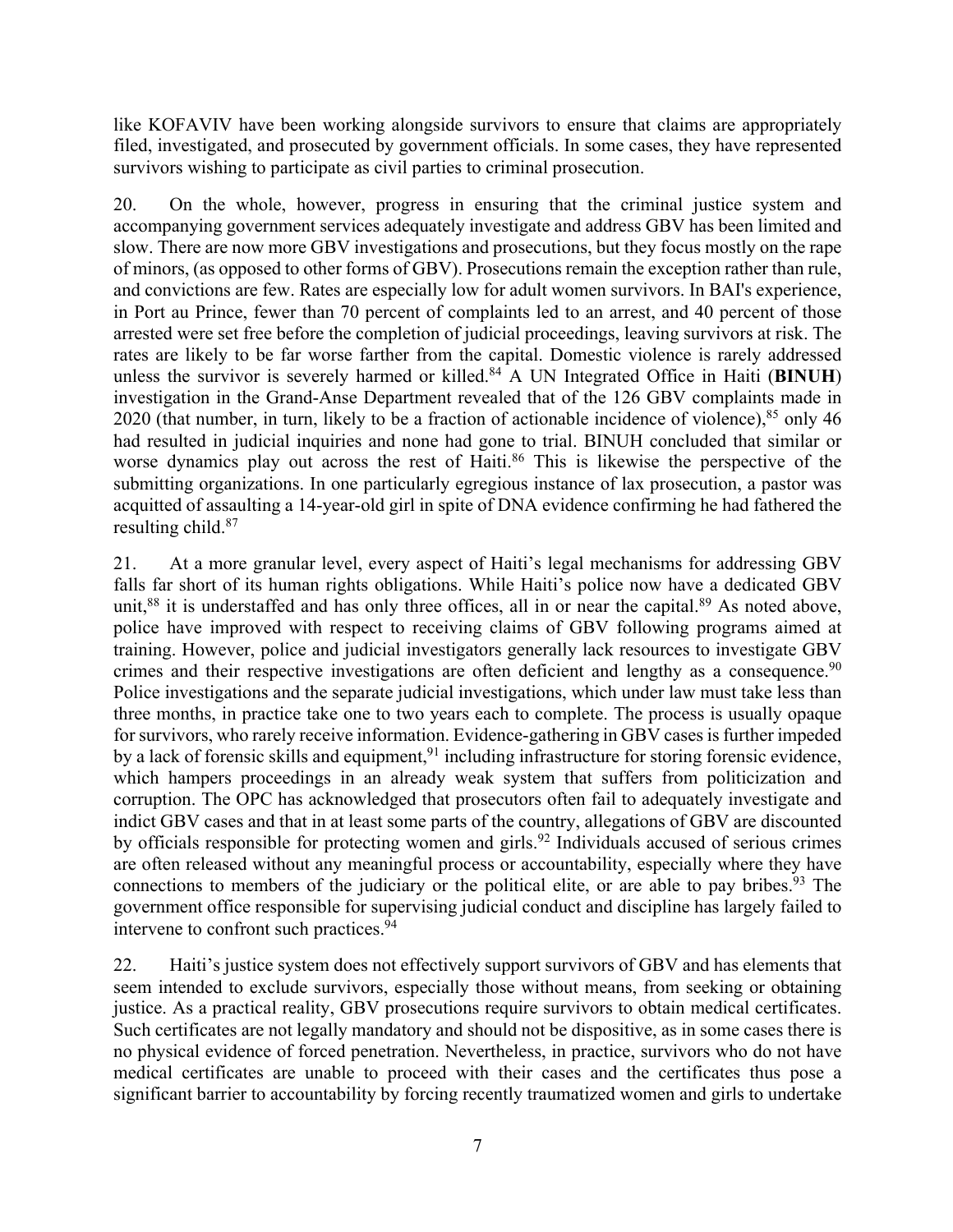additional steps and associated expenses in order to seek justice. According to advocates, women also face challenges in obtaining the medical certificates at the point of care, including because doctors are sometimes absent and certificates must be obtained within 72 hours. Survivors likewise struggle to obtain treatment for any sexually transmitted infections and pregnancies resulting from assaults. In general, male accounts are privileged over female ones with respect to consent,<sup>95</sup> such that prosecutions are virtually impossible in the absence of external evidence of force. One way in which this dynamic may be observed is that reporting GBV is especially fraught for adult women. Judges are more likely to question whether women consented than in cases involving young girls. Further, unlike younger girls, adult women are more likely to be subjected to shaming, assumptions of promiscuity, and expectations of submitting to family pressures. Indeed, in BAI's experience adult women are far more likely to have difficulties with the police in filing a complaint. They are also less likely to succeed in obtaining a judgment.

23. Moreover, while Haitian law provides for survivors to be able to act as civil parties to criminal cases – and seek civil compensation alongside criminal remedies – in reality, survivors of GBV rarely do so. There are several reasons. In addition to limited legal advocacy resources (BAI is one of the few organizations that provide *pro bono* legal services to survivors of GBV), the testimony of survivors who participate as civil parties is discounted by courts, thus making it more difficult to obtain a conviction in a case where the survivor chooses to participate as a civil party. Further, Haitian law requires civil parties to pay a percentage of any damages they are awarded to the courts in order to register the judgment – a requirement for then seeking compensation from the defendant. This means that survivors, who are usually without means, must expend significant funds to have even the opportunity to collect restitution awarded to them by a court of law from their abuser. The continued existence of such practices is a flagrant impediment to justice and a violation of Haiti's human rights obligations.<sup>96</sup> As a practical reality, the submitting organizations are not aware of any cases where damages awarded to survivors in connection with a GBV conviction were paid.

24. Finally, Haiti lacks sufficient social support services for survivors of  $GBV<sup>97</sup>$  and government actors often fail to take meaningful care to protect survivors who step forward from retaliation or further harm. There are no government shelters, although a few are run by women's groups. In fact, when survivors approach the government, including the Ministry on the Status of Women and Women's Rights, the government refers them to women's support organizations like KOFAVIV. Similarly, any psychological or legal services for survivors are provided by advocacy organizations and not the government. Medical providers are often closed at night, which presents a further barrier to survivors receiving necessary care.<sup>98</sup> Further, the process of attempting to seek out justice is prohibitively expensive, especially in rural areas<sup>99</sup> or otherwise challenging due to familial obligations.100 No government services exist to alleviate the burden. In combination with the judicial dysfunction described above, this serves as a major barrier for survivors to leave abusers or to step forward and complain. In addition, the social and economic marginalization of women gives rise to compounding challenges in pursuing accountability for GBV. Survivors are often pressured by families and communities to stay silent because of their relationship with the offender or reservations of parents or guardians about bringing a case.<sup>101</sup> Families of perpetrators will sometimes threaten survivors or negotiate with their families to avoid or force the withdrawal of legal complaints.102 Such pressures are compounded by survivors' financial dependence on those relationships in a judicial system that has few resources to offer them.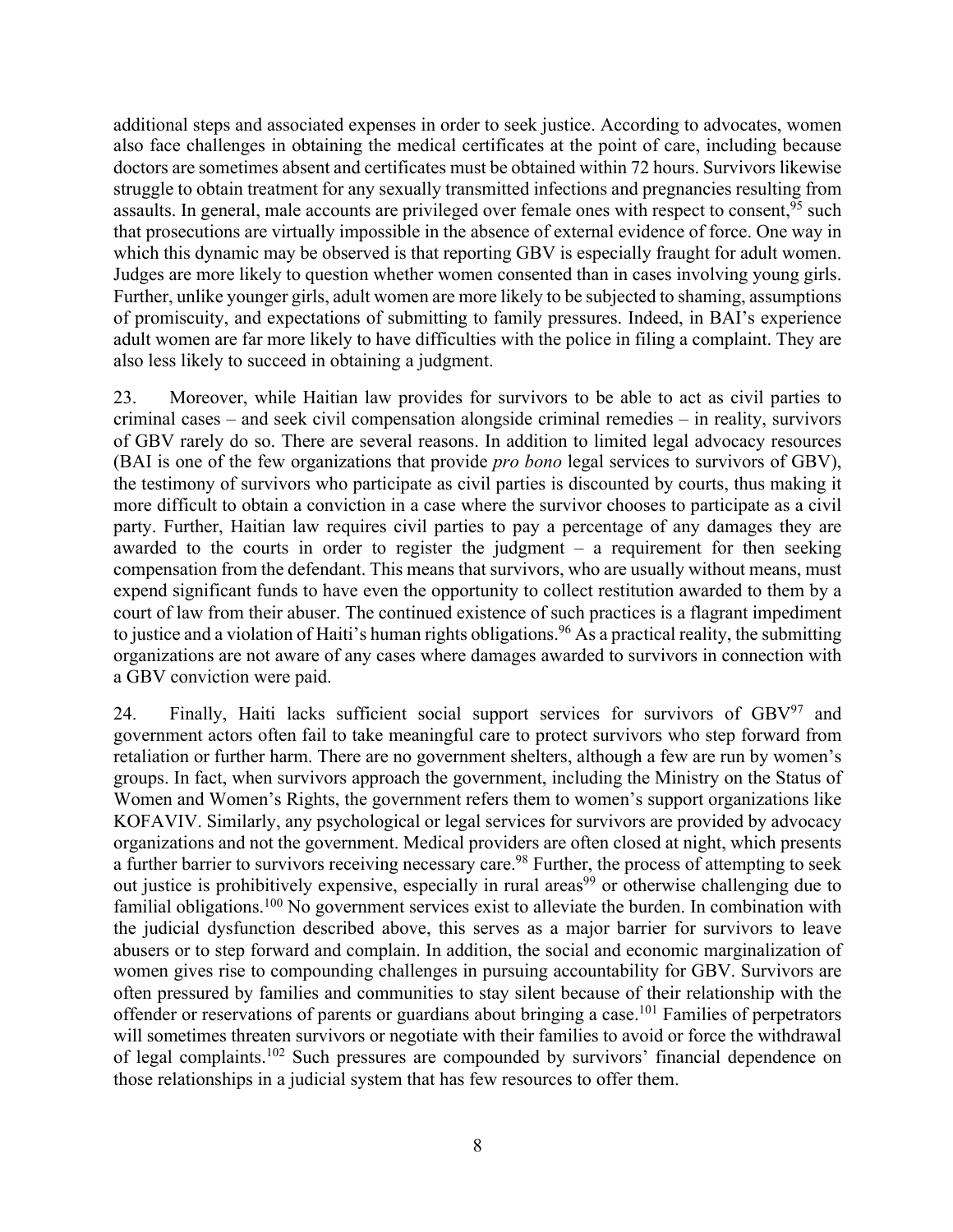25. Especially in light of these major failures of Haiti's judicial sector to provide accountability for GBV, it is concerning that Haiti has not implemented the recommendations it supported to ratify the Optional Protocol to CEDAW.<sup>103</sup>

## **IV. Recommendations**

- 1) Reform or enact laws to ensure protections against GBV for women and girls in line with Haiti's human rights obligations, including especially providing a modern definition of rape grounded in consent, criminalizing domestic violence and sexual harassment, and legalizing abortion to respect the bodily autonomy of women and girls. Such changes must be enacted in a constitutional manner.
- 2) Enact and implement legislation protecting the equality of women and girls and requiring affirmative investments to that end.
- 3) Establish and implement policies and programs to combat harmful or unequal stereotypes regarding women and girls and attitudes normalizing GBV. Invest in resources for survivors to help them confront internalized prejudice.
- 4) Implement policies and programs directed at supporting GBV survivors, including shelters, know-your-rights trainings, psychological and medical support, livelihood programs, and support resources for navigating the justice system. Consider creating and funding survivor advocate offices.
- 5) Provide trainings to all judicial actors, including police, on trauma-sensitive and thorough investigation and prosecution of GBV, including especially in areas outside of the capital. Ensure that the police and judiciary receive training and resources to conduct modern forensic investigations of GBV cases, including infrastructure for storing underlying materials.
- 6) Invest in women's economic and political empowerment, including by implementing programs targeted at promoting women's livelihoods and related skills; setting and meeting higher quotas for women's participation in public positions of authority, including elected office; and ensuring nondiscriminatory educational, hiring, and workplace practices.
- 7) Enact and implement laws and policies requiring fathers to provide parental support to their children, regardless of marital status.
- 8) Track statistics concerning rates of GBV and women's participation and representation in elected office, government positions, and other key metrics. Implement policies encouraging hiring more women in top positions.
- 9) Submit the CEDAW report due March 2020; implement recommendations arising from the last UPR and CEDAW cycles relating to GBV.
- 10) Ratify the Optional Protocol to CEDAW.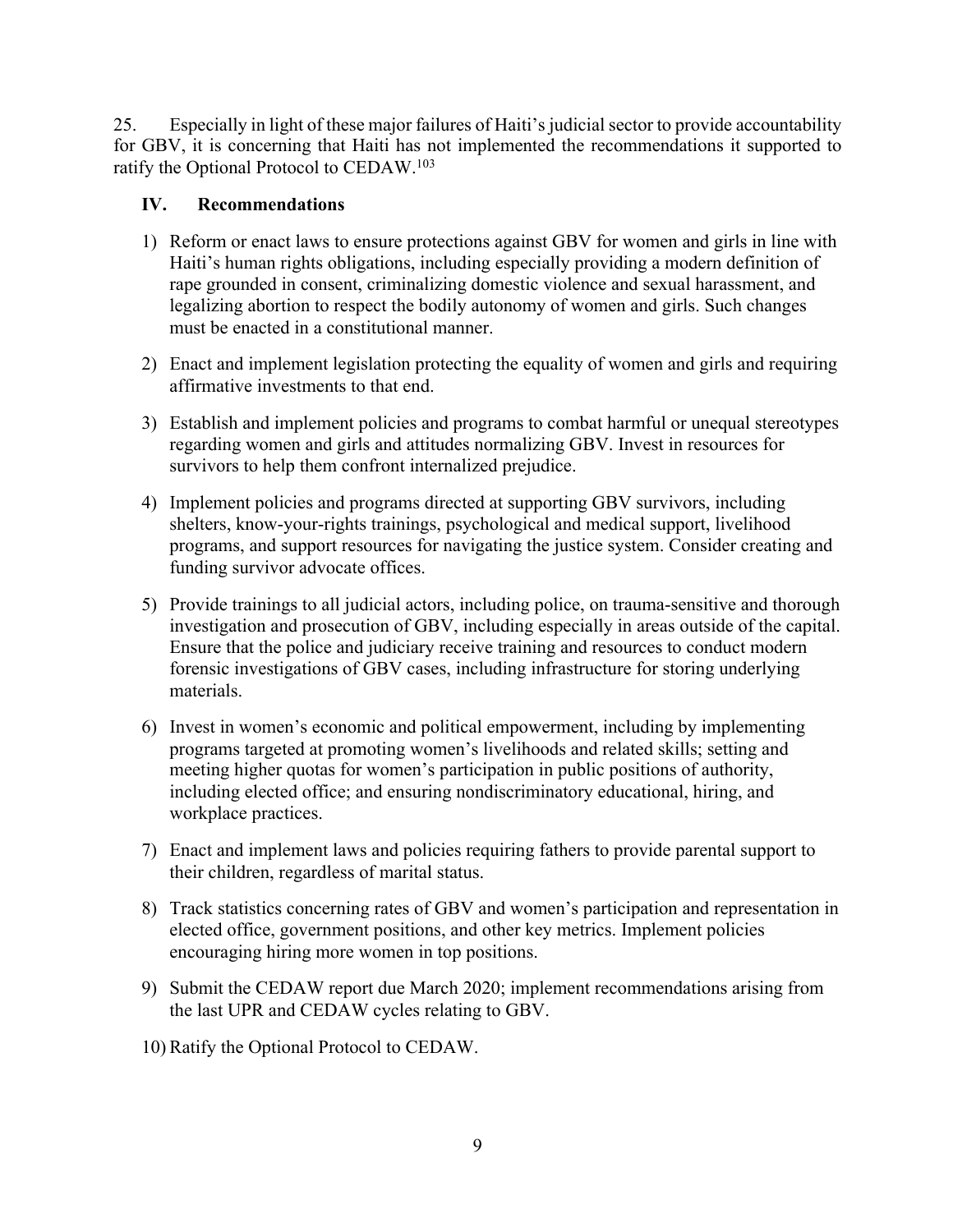<sup>3</sup> *See* CEDAW Committee, *General Recommendation No. 35 on gender-based violence against women, updating general recommendation No. 19*, UN Doc. CEDAW/C/GC/35, ¶ 26 (July 14, 2017), https://tbinternet.ohchr.org/Treaties/CEDAW/Shared%20Documents/1\_Global/CEDAW\_C\_GC\_35\_8267\_E.pdf [hereinafter **General Recommendation No. 35**]. The CEDAW Committee concluded in its General Recommendation No. 35 that "[g]ender-based violence against women constitutes discrimination against women under article 1 and therefore engages all of the obligations in the Convention." *Id.* at ¶ 21. Thus, CEDAW's Article 2 "establishes that the overarching obligation of States parties is to pursue by all appropriate means and without delay a policy of eliminating discrimination against women, including gender-based violence against women." *Id.*. The Committee further specified that these obligations concern "all areas of State action, including legislative, executive and judicial branches" and requires "the adoption and implementation of measures to eradicate prejudices, stereotypes and practices that are the root cause of gender-based violence against women. *Id.* at ¶ 26. *See also id.* at ¶ 1 (establishing that "discrimination against women – as defined in article 1 of the Convention – includes gender-based violence, that is, 'violence which is directed against a woman because she is a woman or that affects women disproportionately', and, as such, is a violation of their human rights."); *id. at* ¶ 19 (recognizing "gender-based violence against women to be rooted in gender-related factors such as the ideology of men's entitlement and privilege over women, social norms regarding masculinity, the need to assert male control or power, enforce gender roles, or prevent, discourage or punish what is considered to be unacceptable female behavior"); *id.* at  $\P$  14 ("Gender-based violence against women is also affected by political, economic and social crises, civil unrest, humanitarian emergencies, natural disasters, destruction or degradation of natural resources"); *id. at* ¶ 23 ("States parties are responsible for preventing these acts or omissions by their own organs and agents – including through training and the adoption, implementation and monitoring of legal provisions, administrative regulations and codes of conduct – and to investigate, prosecute and apply appropriate legal or disciplinary sanctions as well as provide reparation in all cases of gender-based violence against women, including those constituting international crimes, as well as in cases of failure, negligence or omission on the part of public authorities."); *id.* at ¶ 24(a—b) (providing fact patterns where States will be responsible for acts and omissions of nonstate actors responsible for gender-based violence against women). *See also* CEDAW art. 2.

<sup>4</sup> General Recommendation No. 35 at ¶ 21.

<sup>5</sup> *See* General Recommendation No. 35 at ¶ 24.

<sup>6</sup> *See* BDPC, art. 3 ("Every woman has the right to be free from violence in both the public and private spheres."); art. 7 (obligating States Parties "to pursue, by all appropriate means and without delay, policies to prevent, punish and eradicate" violence against women and to ensure that the State Party's laws, institutions, and practice provide access to justice for survivors); art. 8 (obligating States Parties to undertake progressive and comprehensive measures to ensure the rights established); art. 5 (codifying State Party agreement that violence against women prevents and nullifies "the free and full exercise of [women's] civil, political, economic, social and cultural rights" and that State Parties are obligated to provide "the full protection of those rights as embodied in regional and international instruments on human rights").

<sup>7</sup> International Covenant on Civil and Political Rights, ratified Feb. 6, 1991, art. 2(1); art. 2(3); art. 6(1).

<sup>8</sup> The Constitution of the Republic of Haiti, art. 276-2 (1987) [hereinafter **Haiti Constitution (1987)**] ("Once international treaties or agreements are approved and ratified in the manner stipulated by the Constitution, they become part of the legislation of the country and abrogate any laws in conflict with them.").

<sup>9</sup> *See* CEDAW art. 2; General Recommendation No. 35 at ¶ 24.

<sup>10</sup> *See* CEDAW, Letter to the Permanent Representative of Haiti to the United Nations Office at Geneva (Jan. 14, 2019),

https://tbinternet.ohchr.org/Treaties/CEDAW/Shared%20Documents/HTI/INT\_CEDAW\_FUL\_HTI\_33436\_E.pd*f* (*referencing* CEDAW, Concluding observations on the combined eighth and ninth periodic reports of Haiti, UN Doc. CEDAW/C/HTI/CO/8-9, ¶ 58 (Mar. 8, 2016), https://undocs.org/en/CEDAW/C/HTI/CO/8-9 [hereinafter **CEDAW Concluding Observations**]).<br>
<sup>11</sup> *See* UN Treaty Body Database, *Reporting Status for Haiti*,

https://tbinternet.ohchr.org/\_layouts/15/TreatyBodyExternal/countries.aspx?CountryCode=HTI&Lang=EN.

<sup>12</sup> *See* Human Rights Council (**HRC**), Report of the Working Group on the Universal Periodic Review (2016), U.N. Doc. A/HRC/34/14 [hereinafter "2016 UPR Report"], recommendations supported by Haiti: 117.6, 115.20, 115.21,

<sup>&</sup>lt;sup>1</sup> Convention on the Elimination of All Forms of Discrimination Against Women, signed July 1, 1980, ratified July 20, 1981 [hereinafter **CEDAW**].

<sup>&</sup>lt;sup>2</sup> The Inter-American Convention on the Prevention, Punishment, and Eradication of Violence against Women, signed June 9, 1994, ratified April, 7, 1997 [hereinafter **Belém do Pará Convention** or **BDPC**].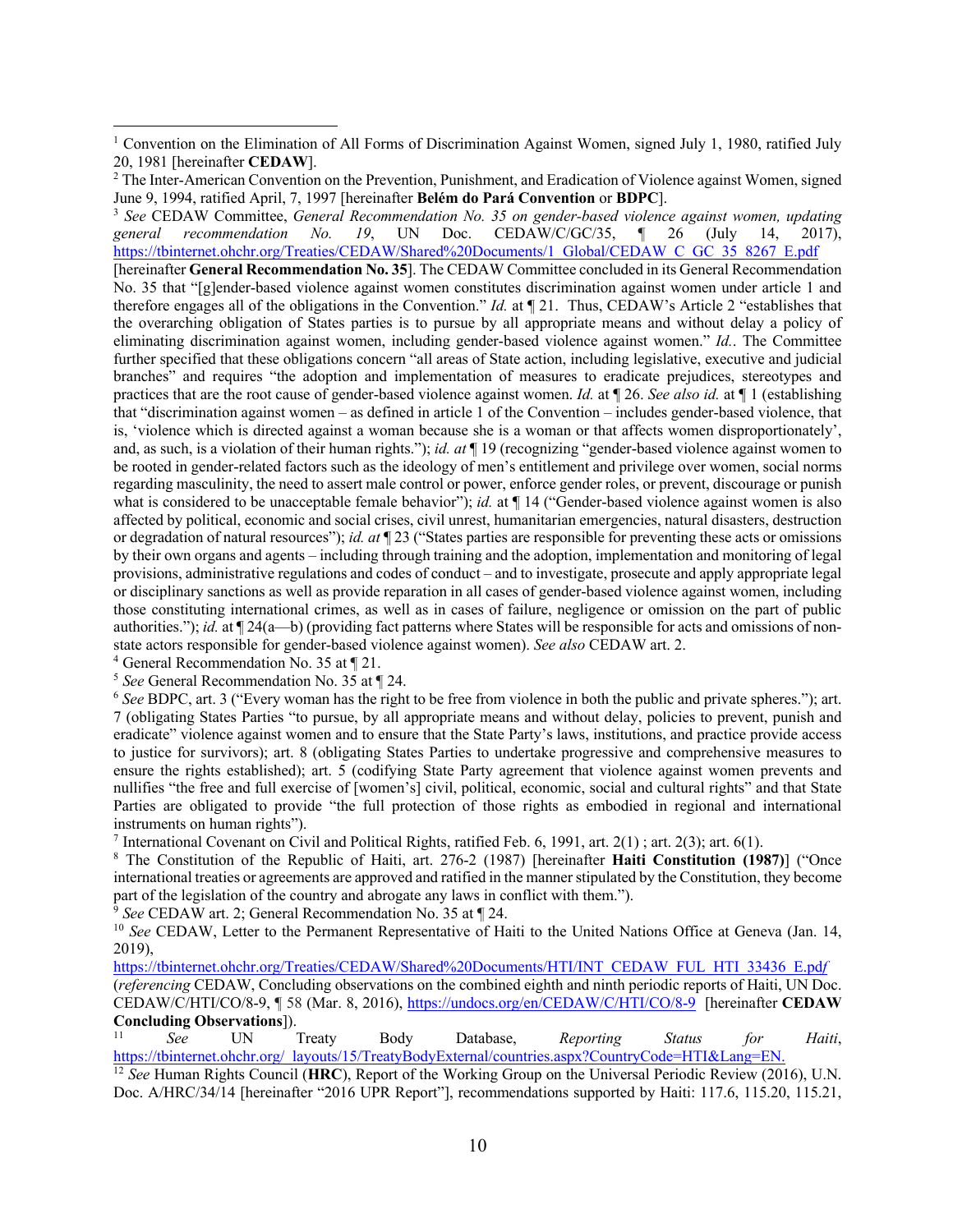115.36, 115.66, 115.67, 115.62, 115.68, 115.64, 115.69, 115.60, 115.61, 115.94, 115.84, 115.97, 115.83, 115.86, 115.88, 115.90, 115.85, 115.89, 115.65, 117.24.

<sup>13</sup> *See* 2016 UPR Report at 115.83 ("Take additional measures to address all forms of violence against women and girls, including women and girls with disabilities (Georgia)") (supported by Haiti); *id.* at 115.69 ("Continue its efforts to promote gender equality, including by taking concrete measures to combat the high level of violence against women (Norway)") (supported by Haiti); *id.* at 115.65 ("Remedy violence against women and girls, including gender and sexual violence, through the implementation of legislation that prevents and criminalises such acts (Canada)") (supported by Haiti); *id.* at 115.90 ("Adopt and implement efficiently a comprehensive legislation on combating violence against women (Italy)") (supported by Haiti); *id.* at 115.94 ("Ensure that the police and judiciary are trained to deal impartially with women reporting gender based violence, and that all such complaints are fully investigated and prosecuted (United Kingdom of Great Britain and Northern Ireland)") (supported by Haiti); *id.* at 115.84 ("Take further appropriate actions to combat gender based violence, discrimination and legalize domestic violence (Mongolia)") (supported by Haiti); *id.* at 115.97 ("Consider adopting further measures to enhance legal protection to vulnerable groups, including on the issues of gender violence and child labour (Brazil)") (supported by Haiti); *id.* at 115.86 ("Adopt and effectively implement comprehensive legislation criminalising rape, domestic violence, sexual harassment and other forms of violence (Australia)") (supported by Haiti); *id.* at 115.85 ("Amend all legislative provisions discriminatory against women and introduce a comprehensive law preventing and combating violence against women and girls, including a definition of rape in line with international standards and the criminalization of marital rape (Czechia)") (supported by Haiti); *id.* at 115.89 ("Intensify its efforts in protecting the rights of women and promote gender equality by revising legal framework, strengthening law enforcement and supporting victims of domestic violence in their legal process, rehabilitation and reintegration (Thailand)") (supported by Haiti); *id.* at 115.85 ("Amend all legislative provisions discriminatory against women and introduce a comprehensive law preventing and combating violence against women and girls, including a definition of rape in line with international standards and the criminalization of marital rape (Czechia)") (supported by Haiti); *id.* 115.91 ("Adopt the existing draft law on combatting violence against women to incorporate the criminalization of marital rape, incest, and sexual harassment (Ireland)") (supported by Haiti).

<sup>14</sup> *See, e.g.*, Siobhan Morrin, *Survivors of Haiti's Sexual Violence Crisis Are Finally Making Themselves Seen*, Newsweek (Apr. 19, 2017), https://www.newsweek.com/2017/04/28/haiti-epidemic-sexual-violence-rape-survivorscrisis-586061.html; Nicole Phillips, *The vital role of grassroots movements in combatting sexual violence and intimate partner abuse in Haiti*, p. 10, 2014, *in* Comparative Perspectives on Gender Violence: Lessons from Efforts Worldwide (Rashmi Goel and Leigh Goodmark eds., Oxford Publishing 2015) (**Annex 1**).

<sup>15</sup> *See* M.C. Smith Fawzi et. al, *Factors associated with forced sex among women accessing health services in rural Haiti: implications for the prevention of HIV infection and other sexually transmitted diseases*, Soc Sci Med 60 (4), (Feb. 2005), https://www.ncbi.nlm.nih.gov/pmc/articles/PMC3407680/. 16 *See* Organization of American States, Haiti: Response to questionnaire, OEA/Ser.L/II.7.10, 20 (2008); *see also* 

Center for Gender and Refugee Studies (**CGRS**), Haitian Bridge Alliance (**HBA**) & Instituto para las Mujeres en la Migración (**IMUM**), A Journey of Hope: Haitian Women's Migration to Tapachula, Mexico, p. 40 (2021), https://cgrs.uchastings.edu/sites/default/files/A-Journey-of-Hope-Haitian-Womens-Migration-to%20-Tapachula.pdf [hereinafter **CGRS, HBA & IMUM, A Journey of Hope**].

<sup>17</sup> *See* Institut Haïtien de l'Enfance Pétion-Ville, *Haïti, Haïti Enquête Mortalité, Morbidité et Utilisation des Services*  (EMMUS-VI 2016-2017), p. 392 (July 2018), *https://www.dhsprogram.com/pubs/pdf/FR326/FR326.pdf.*<br><sup>18</sup> See, e.g., Médecins Sans Frontières (MSF), Against Their Will: Sexual and Gender Based Violence Against Young

People in Haiti, p. 7 (2017), https://www.msf.org/haiti-against-their-will-new-report-sexual-violence (**Annex 2**); Chanelle Fox, *Violent Sex: How Gender-Based Violence is Structured in Haiti, Healthcare & HIV/AIDS*, 2 Ind. J.L.  $\&$  Soc. Equality 202, 225 (2013), https://www.repository.law.indiana.edu/cgi/viewcontent.cgi?article=1020&context=ijlse; Anastasia Moloney, *Sexual violence in Haiti is a public health problem: charity*, Thomson Reuters (July 19, 2017), https://www.reuters.com/article/us-haiti-sexual-violence-women-idUSKBN1A41T2; *see also* CEDAW Concluding Observations at  $\P$  21(d)-(f).<br><sup>19</sup> Estimates are deeply impacted by who is willing to report abuse, and CEDAW acknowledged in 2016 that gender-

based violence in Haiti is underreported because of survivors' mistrust of the justice system and threats of stigma and retaliation if the crime is reported. *See* CEDAW Concluding Observations at ¶ 21(e) ("Violence against women is underreported owing to lack of trust in the judges, prosecutors, and police officers, and that mediation and conciliation is excessively resorted to in cases of violence against women.")*. See also, e.g.,* United States Department of the State, Haiti 2019 Human Rights Report, p. 19 (2019), https://www.state.gov/wp-content/uploads/2020/02/HAITI-2019- HUMAN-RIGHTS-REPORT.pdf [hereinafter **U.S. DOS Haiti 2019 Human Rights Report**].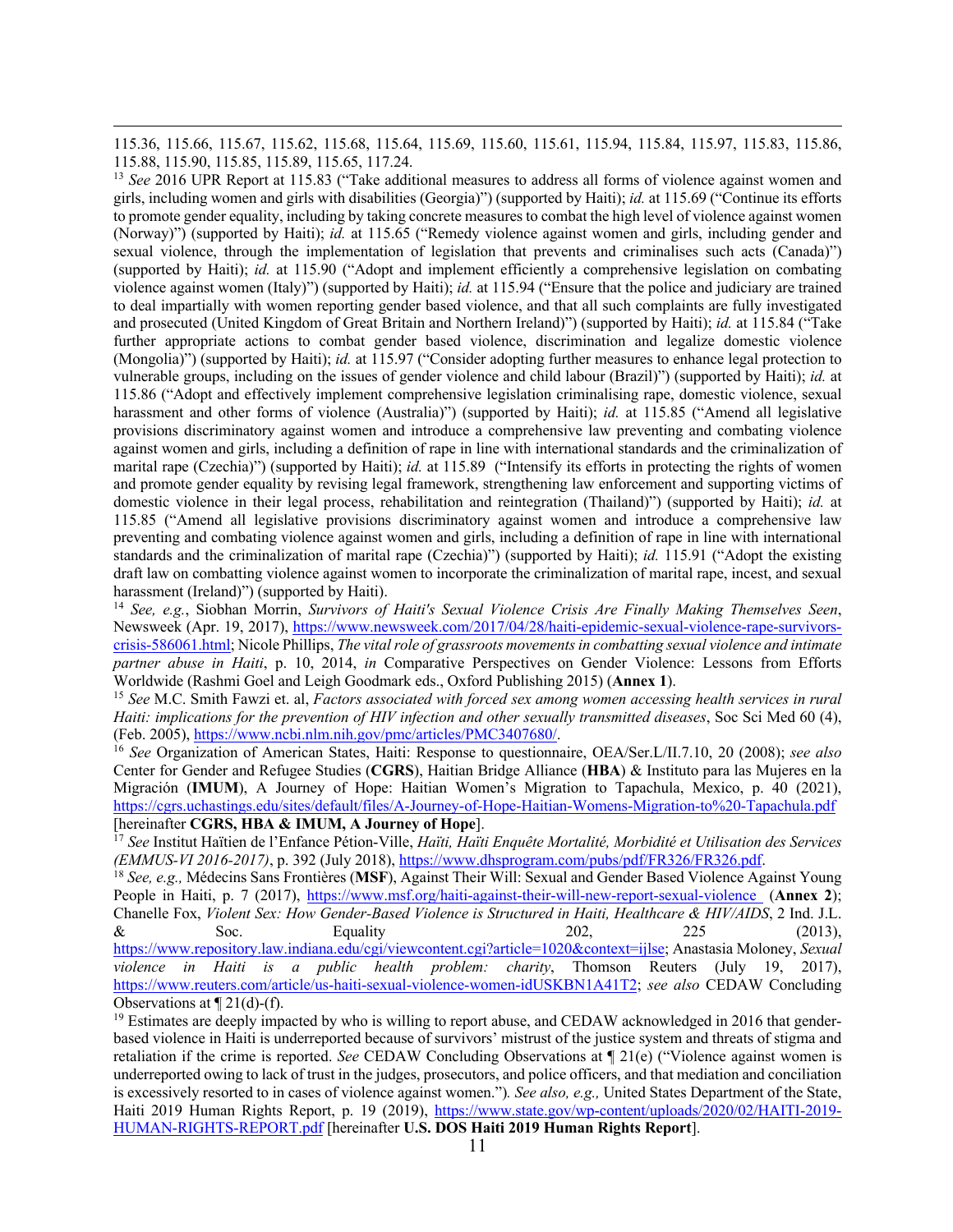<sup>20</sup> *See, e.g.,* MSF, Against Their Will: Sexual and Gender Based Violence Against Young People in Haiti, p. 7 (2017), https://www.msf.org/haiti-against-their-will-new-report-sexual-violence (**Annex 2**) (finding that 83 percent of rape survivors treated at its clinic were under 25 years old, and 57 percent were under 18 years old).

<sup>21</sup> Centers for Disease Control and Prevention, Violence Against Children in Haiti, Findings From a National Survey, p. 21 (2012), https://www.cdc.gov/violenceprevention/pdf/violence-haiti.pdf; *see also* Avocats Sans Frontiers Canada, Kay Fanm & OPC, L'impunité des violences faites aux femmes et aux filles en Haïti, p. 17 (2019), https://www.asfcanada.ca/site/assets/files/7636/asfc violence-femme juillet 19 web.pdf.

<sup>22</sup> See, e.g., Leah Gilbert et. al, *The experience of violence against children in domestic servitude in Haiti: Results from the Violence Against Children Survey*, National Center for Biotechnology Information (NCBI), p. 185 (Nov. 4 2018), https://www.ncbi.nlm.nih.gov/pmc/articles/PMC6016389/; Sarah J. Breyer, *Using the Organization of American States to End the Abuse of Restaveks*, 48 Colum. Human Rights L. Rev. 147, 160 (2016).

<sup>23</sup> *See, e.g.,* CGRS, HBA & IMUM, A Journey of Hope, p. 24 ("SGBV can be accompanied by stigma in Haitian culture, and women often do not report incidents of abuse to their friends, family members, or law enforcement.").

<sup>24</sup> *See, e.g.,* Jean Pharès Jérôme, *Viol : de petits progrès éclipsés par d'énormes défis, Le Nouvelliste* (June 25, 2018), https://lenouvelliste.com/article/189181/viol-de-petits-progres-eclipses-par-denormes-defis. 25 *See, e.g.,* Kenaz Jean Baptise, *Perceptions of Domestic Violence Among Women in the Department of Artibonite,* 

*Haiti*, ScholarWorks, pp. 3, 8 (2021), https://scholarworks.waldenu.edu/cgi/viewcontent.cgi?article=11230&context=dissertations; Amnesty International,

*Don't Turn your Back on Girls: Sexual Violence against Girls in Haiti*, p. 9 (2008), https://www.amnesty.ie/wpcontent/uploads/2016/05/Sexual-Violence-against-Girls-in-Haiti.pdf; Ministère à la Condition Féminine et aux Droits des Femmes, *Étude Une réponse à la violence faite aux femmes en Haïti. Étude sur la violence domestique et sexuelle en Haïti*, p. 5 (2007), https://evaw-global-database.unwomen.org.

<sup>26</sup> *See* Institut Haïtien de l'Enfance Pétion-Ville, *Haïti, Haïti Enquête Mortalité, Morbidité et Utilisation des Services (EMMUS-VI 2016-2017)*, p. 365 (July 2018), https://www.dhsprogram.com/pubs/pdf/FR326/FR326.pdf (reporting that just under 17 percent of women in Haiti believe a husband is justified in hitting a spouse under certain circumstances); OECD.Stat, Gender, Institutions and Development Database (GID-DB) (2019), https://stats.oecd.org/Index.aspx?DataSetCode=GIDDB2019 (publishing data from UNICEF's global databases showing that 58.9 percent of women in Haiti aged 15-49 years old believe a husband to be justified in hitting or beating his wife in certain circumstances); *see also* OECD Development Centre, Social Institutions & Gender Index (SIGI): Haiti, p. 1 (2019), https://www.genderindex.org/wp-content/uploads/files/datasheets/2019/HT.pdf*.*

<sup>27</sup> *See infra* note 34.

<sup>28</sup> Heartland Alliance International & Initiative pour un Développement Équitable en Haïti, *A Barrier to Work, Life and Rights: Sexual Harassment in Haiti*, p. 5 (Mar. 2016), https://www.heartlandalliance.org/wp-

content/uploads/2016/01/HAI\_Haiti\_Report.pdf. 29 For example, Josue Pierre-Louis, who was serving as Minister of Justice, was accused of sexually harassing and raping his assistant, Marie-Danielle Bernardin, in 2012. *See* Brian Concannon, *A System Put to the Test* (Jan. 23, 2013), www.ijdh.org/2013/01/topics/womens-issues/a-system-put-to-the-test.

<sup>30</sup> For example, FIFA suspended three Haitian soccer federation officials due to "alleged systematic sexual abuse of young women players." *FIFA suspends 2 more Haiti officials in sexual abuse inquiry*, The Associated Press (Aug. 20, 2020), https://www.miamiherald.com/sports/article245104475.html. In November 2014, seven employees of the Radio Television Nationale d'Haiti (RTNH) submitted a complaint to the Citizen's Protection Office claiming widespread sexual harassment at their workplace, including by Director General Ernest Harrison himself. Business & Human Rights Resource Centre, *Haiti: Seven employees complain of sexual harassment at Radio Television Nationale d'Haiti* (Dec. 23, 2014), https://www.business-humanrights.org/en/latest-news/haiti-seven-employees-complain-ofsexual-harassment-at-radio-television-nationale-dhaiti-rtnh/.

<sup>31</sup> *See* Heartland Alliance International & Initiative pour un Développement Équitable en Haïti, *A Barrier to Work, Life and Rights: Sexual Harassment in Haiti*, p. 5 (Mar. 2016), https://www.heartlandalliance.org/wpcontent/uploads/2016/01/HAI\_Haiti\_Report.pdf.

<sup>32</sup> See Laura Lewis, *Un professeur peut-il entretenir une relation intime avec son élève ?*, AyiboPost (May 20, 2021), https://ayibopost.com/un-professeur-peut-il-entretenir-une-relation-intime-avec-son-eleve/.

<sup>33</sup> See, e.g., Hervia Dorsinville, *Bilan détaillé de la lutte des femmes en Haïti pour 2020*, AyiboPost (Jan. 30, 2021), https://ayibopost.com/bilan-detaille-de-la-lutte-des-femmes-en-haiti-pour-2020/; U.S. Department of State, 2020 Country Reports on Human Rights Practices: Haiti, p. 1, https://www.state.gov/reports/2020-country-reports-onhuman-rights-practices/haiti/; Human Rights Watch (**HRW**), Accountability for Past Abuses Haiti (Feb. 22, 2021), https://www.hrw.org/world-report/2021/country-chapters/haiti#d9658f.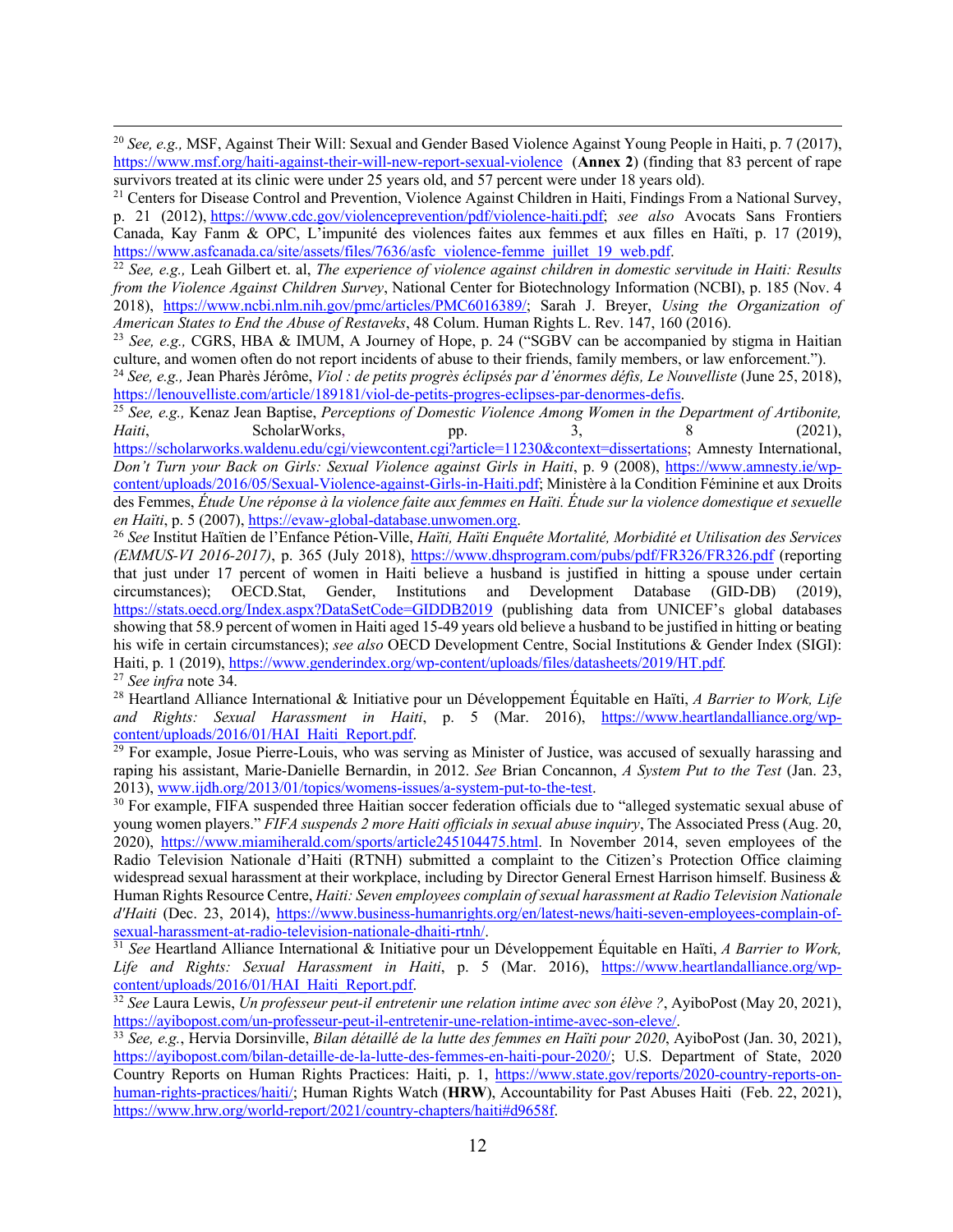<sup>34</sup> *See, e.g.*, IJDH, Human Rights and Rule of Law in Haiti: Key Recent Developments November 2020 to May 2021 (June 2021), pp. 1, 5, http://www.ijdh.org/wp-content/uploads/2021/06/June-2021-Human-Rights-Update-IJDH.pdf (**Annex 6**); IJDH, Human Rights and Rule of Law in Haiti: Key Recent Developments March to October 2020 (Nov. 2020), p. 2, http://www.ijdh.org/wp-content/uploads/2020/11/Update-on-Human-Rights-and-Rule-of-Law-Situation\_Mar-Oct-2020-FINAL.pdf (**Annex 7**); IJDH, Human Rights and Rule of Law in Haiti: Key Recent Developments, Feb. 2020, p. 3, http://www.ijdh.org/wp-content/uploads/2020/02/Update-on-Human-Rights-and-Rule-of-Law-Situation\_Feb-19-2020.pdf (**Annex 8**); IJDH, Haiti at a Crossroads: An Analysis of the Drivers Behind Haiti's Political Crisis (2019), p. 7, http://www.ijdh.org/wp-content/uploads/2019/05/IJDH-Report-Haiti-at-a-Crossroads-May-2019.pdf (**Annex 9**).

<sup>35</sup> *Women protest rising violence and political corruption in Haiti,* ActionAid (Mar. 2, 2021), https://actionaid.org/news/2021/women-protest-rising-violence-and-political-corruption-haiti.

<sup>36</sup> *See, e.g.,* OCHA, Haiti: Displacement in Port-au-Prince Situation Report No. 4, pp. 2,3,4 (July 1, 2021), https://reliefweb.int/report/haiti/haiti-displacement-port-au-prince-situation-report-no-4-1-july-2021; OCHA, Haiti: Displacements due to gang violence in Port-au-Prince Situation Report No. 3, p. 7 (June 22, 2021), https://reliefweb.int/Haiti - Situation Report Nr. 3 [hereinafter **Haiti: Situation Report No. 3**]; OCHA, Haiti: Displacements due to gang violence in Port-au-Prince Situation Report No. 2, pp. 1, 5 (June 14, 2021), https://reliefweb.Haiti - Situation Report Nr. 2 - Displacements Port-au-Prince [hereinafter **Haiti: Situation Report No. 2**]; *Haiti-Criminality: Precarious calm in Martissant and Fontamara - The army and the police mobilized to restore order, announces the de facto government* (June 2, 2021), https://www.alterpresse.org/spip.php?article27082#.YNJTbmhKiM-; Nations Unies Haïti(@UNHaiti), TWITTER (June 10, 2021, 11:41AM), https://twitter.com/UNHaiti/status/1403014450848882690. 37 *73 enfants et femmes victimes de la violence des gangs en Haïti, depuis le dernier trimestre de 2020, selon l'Unicef*,

AlterPresse (Apr. 16, 2021), http://www.alterpresse.org/spip.php?article26921#.YH79WuhKiM.<br><sup>38</sup> See, e.g., Onz Chéry, Killer confession, Haitian Times (Nov. 11. 2020), https://haitiantimes.com/2020/11/11/killer-

*confession-three-men-recount-how-they-kidnapped-and-murdered-evelyne-sincere/*.

<sup>40</sup> Onz Chéry, *Kidnappers threaten to kill street vendor over \$200K ransom*, Haitian Times (Dec. 8, 2020), https://haitiantimes.com/2020/12/08/kidnappers-threaten-to-kill-street-vendor-over-200k-ransom/.

<sup>41</sup> See Féminicide en Haïti : le MCFDF se dit alarmé et indigné, Le Nouvelliste (May 12, 2021), https://lenouvelliste.com/article/228920/feminicide-en-haiti-le-mcfdf-se-dit-alarme-et-indigne; *see also* Phillerque Hyppolite, *La responsable des programmes à la SOFA était de passage à Chita Pale, le 2 avril dernier. Extraits choisis de cette discussion*, AyiboPost (Apr. 26, 2021), https://ayibopost.com/chita-pale-des-femmes-victimes-dekidnapping-et-de-viols-cherchent-de-laide-pour-quitter-haiti-selon-sharma-aurelien/. 42 *See* Press Release, United Nations Population Fund (UNFPA), *Health care for women displaced by violence in* 

*Haiti* (June 18, 2021), <u>https://reliefweb.int/report/haiti/health-care-women-displaced-violence-haiti.<br><sup>43</sup> *See* OCHA, Haiti: Humanitarian Needs Overview (March 2021),</u>

https://www.humanitarianresponse.info/en/operations/haiti/document/haiti-humanitarian-needs-overview-summary-2021.

<sup>44</sup> *See* Haiti: Situation Report No. 2; Haiti: Situation Report No. 3; *Haiti: Violence puts patients, staff, and medical activities at risk*, Doctors Without Borders (June 11, 2021), https://www.doctorswithoutborders.org/what-wedo/news-stories/news/haiti-violence-puts-patients-staff-and-medical-activities-risk. 45 UN Secretary General, Report of the Secretary-General on the United Nations Integrated Office in Haiti, UN Doc.

S/2021/559, ¶ 21 (June 11, 2021), https://undocs.org/en/S/2021/559 ("The number of instances of gender-based violence reported by the national health system increased by 19 per cent between January and April, while the police registered a 44 per cent decline in the number of rapes reported, from 56 to 39 cases.").

<sup>46</sup> *See* Haiti: Situation Report No. 2.

 *See* CGRS, HBA & IMUM, A Journey of Hope, p. 39; CEDAW Concluding Observations at ¶¶ 31(b)-(c) 37.21(e). *See, e.g.,* CGRS, HBA & IMUM, A Journey of Hope, p. 39; *In Haiti, vocational training offers sex workers a way out of violence*, Spotlight Initiative (Oct. 20, 2020), https://www.spotlightinitiative.org/fr/node/44235. *See, e.g.*, CEDAW Concluding Observations at ¶ 49.

<sup>50</sup> *See, e.g.,* Sarah Haddjeri, *The Importance Of Education For Girls And Women In Haiti*, NATO ASS'N (Sept. 24. 2019), https://natoassociation.ca/the-importance-of-education-for-girls-and-women-in-haiti/; Gabrielle Bardall et al, *Violence Against Women in Elections in Haiti: An IFES Assessment*, USAID (May 2018), https://www.ifes.org/sites/default/files/violence\_against\_women\_in\_elections\_in\_haiti\_may\_2018.pdf (**Annex 3**); Marianne Tøraasen, *Women's status in Haiti ten years after the earthquake,* Chr. Michelsen Institute (June 2020), https://www.cmi.no/publications/7263-womens-status-in-haiti-ten-years-after-the-earthquake (**Annex 4**) ("Just 11,5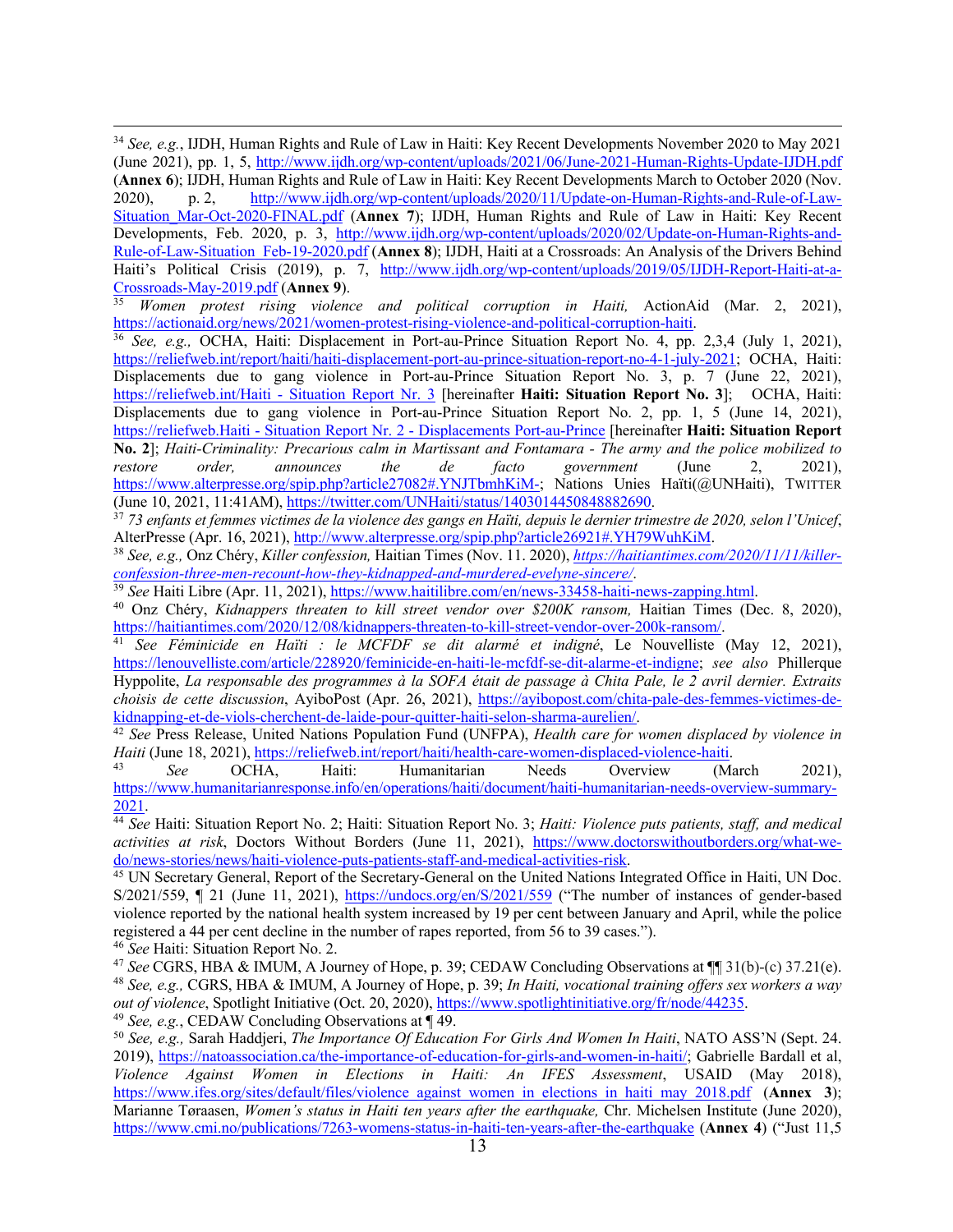per cent of the judiciary and 3 per cent of the parliament are currently filled by women. This places Haiti at a disappointing 187th position out of 190 countries in terms of women's political representation (IPU, 2020), and well below its Latin-American and Caribbean neighbors in terms of women's judicial representation.").

<sup>51</sup> *See, e.g., Haiti - Security: Towards more women in the PNH*, HaitiLibre (June 8, 2018), https://www.haitilibre.com/en/news-25170-haiti-security-towards-more-women-in-the-pnh.html; *Haïti-Genre : L'accès des femmes à la justice, un défi à relever, selon le Moufhed*, AlterPresse (Mar. 14, 2019), http://www.alterpresse.org/spip.php?article24137=#.YOcO0BNKh-V; Conseil Supérieur du Pouvoir Judiciaire, Magistrature/Rapport Hommes-Femmes (2020) http://www.cspj.ht/index.php/900-magistrature-rapport-hommesfemmes; Anastasia Moloney, H*aiti police reform crucial to tackling rising crime – ICG*, Thomson Reuters (Sept. 13, 2011), https://news.trust.org/item/20110913142900-j2nt1/; *see also* U.N. Secretary-General, United Nations Mission for Justice Support in Haiti (Mar. 1, 2019), https://www.securitycouncilreport.org/atf/cf/%7B65BFCF9B-6D27- 4E9C-8CD3-CF6E4FF96FF9%7D/S\_2019\_198\_E.pdf.

<sup>52</sup> *See, e.g.,* Inter-American Development Bank, Gender and Transport in Haiti: Gender Diagnostic and Gender Action Plan, p. 11 (2021), https://publications.iadb.org/publications/english/document/Gender-and-Transport-in-Haiti-Gender-Diagnostic-and-Gender-Action-Plan.pdf ("[T]hree out of four women are employed in the informal market and in low-wage jobs, such as domestic work, in the agriculture sector, and in the commercialization of agriculture products and manufactured goods.").

<sup>53</sup> See 2016 UPR Report at 115.66 ("Continue strengthening the participation of women in decision making processes) (Iraq)") (supported by Haiti); *id*. at 115.67 ("Establish effective measures to ensure access of women to decisionmaking positions (Costa Rica)") (supported by Haiti).

<sup>54</sup> *See* Caitlin Hu, *Haiti elections minister teases new gender rule for parliament, says disputed vote will go on,* CNN (Mar. 23, 2021), https://www.cnn.com/2021/03/23/americas/haiti-elections-minister-intl-latam/index.html.

<sup>55</sup> *See, e.g.,* Phillerique Hyppolite, *Chita Pale | Des femmes victimes de kidnapping et de viols cherchent de l'aide pour quitter Haïti, selon Sharma Aurélien*, AyiboPost (Apr. 26, 2021) https://ayibopost.com/chita-pale-des-femmesvictimes-de-kidnapping-et-de-viols-cherchent-de-laide-pour-quitter-haiti-selon-sharma-aurelien/; CGRS, HBA & IMUM, A Journey of Hope*,* p. 40.

<sup>56</sup> *See, e.g.*, CEDAW art. 2 & General Recommendation No. 35 at ¶¶ 23, 24; BDPC art. 7, 8. 57 Haiti Constitution (1987), preamble ("To assure to women a representation in the instances of power and of decision which must conform to the equality of the sexes and to equity of gender.").

<sup>58</sup> *Id.*, art. 17 ("All Haitians, regardless of sex or marital status, who have attained twenty-one years of age may exercise their political and civil rights if the meet the other conditions prescribed by the Constitution and by law.").

<sup>59</sup> *Id.*, art. 19 ("The State has the absolute obligation to guarantee the right to life, health, and respect of the human person for all citizens without distinction, in conformity with the Universal Declaration of the Rights of Man.").

<sup>60</sup> Haiti 1987 Amended Constitution (2012), art. 17-1 ("The principle of the quota of at least thirty percent (30%) of women is recognized at all levels of national life, notably in the public services").

<sup>61</sup> *Id.*, art. 31-1-1 ("Any law concerning the Political Parties must reserve in its structures and in its mechanisms of functioning a treatment in conformity with the principle of the quota of at least thirty percent (30%) of women as expressed in Article 17-1.").

<sup>62</sup> *See* Phillerque Hyppolite, *La responsable des programmes à la SOFA était de passage à Chita Pale, le 2 avril dernier. Extraits choisis de cette discussion*, AyiboPost (Apr. 26, 2021), https://ayibopost.com/chita-pale-desfemmes-victimes-de-kidnapping-et-de-viols-cherchent-de-laide-pour-quitter-haiti-selon-sharma-aurelien/.<br><sup>63</sup> See Les Experts et les Authorités Soulignent l'Importance d'Augmenter le Taux de Femmes Policières dans la PNH,

MINUJUSTH (May 10, 2019), https://minujusth.unmissions.org/les-experts-et-les-autorit%C3%A9s-soulignentlimportance-daugmenter-le-taux-de-femmes-polici%C3%A8res-dans-la. 64 *See, e.g.,* National Network for the Defense of Human Rights & Haitian Women's Solidarity, Report on the mutiny

followed by the collective rape of detainees at the Gonaïves civil Prison (Nov. 21, 2019), https://web.rnddh.org/thernddh-and-the-sofa-present-their-report-on-the-mutiny-followed-by-the-collective-rape-of-detainees-at-thegonaives-civil-prison/?lang=en (**Annex 5**).

<sup>65</sup> *See generally UN warns increased lengthy pre-trial detention in Haiti*, Prensa Latina (Apr. 6, 2021) https://www.plenglish.com/index.php?o=rn&id=66019.

<sup>66</sup> See 2016 UPR Report at 115.86 ("Adopt and effectively implement comprehensive legislation criminalising rape, domestic violence, sexual harassment and other forms of violence (Australia)") (supported by Haiti); *id.* at 115.90 ("Adopt and implement efficiently a comprehensive legislation on combating violence against women (Italy)") (supported by Haiti); *id.* at 115.85 ("Amend all legislative provisions discriminatory against women and introduce a comprehensive law preventing and combating violence against women and girls, including a definition of rape in line with international standards and the criminalization of marital rape (Czechia)") (supported by Haiti); *id.* at 115.89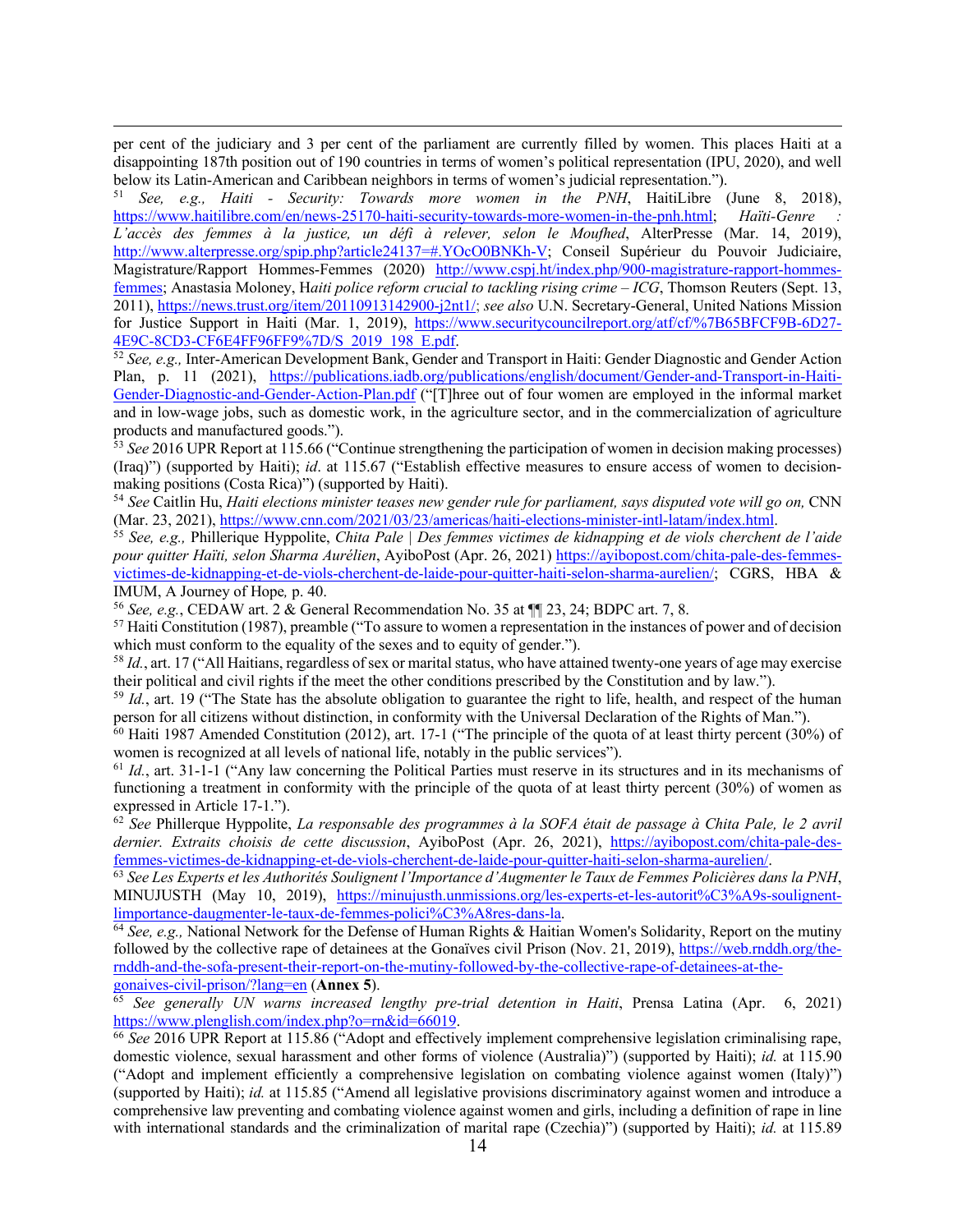("Remedy violence against women and girls, including gender and sexual violence, through the implementation of legislation that prevents and criminalises such acts (Canada)") (supported by Haiti); *id.* at 115.65 ("Intensify its efforts in protecting the rights of women and promote gender equality by revising legal framework, strengthening law enforcement and supporting victims of domestic violence in their legal process, rehabilitation and reintegration (Thailand)") (supported by Haiti). 67 *See* CEDAW Concluding Observations at ¶ 9 ("However, the Committee is concerned that these efforts have not

yielded concrete results owing to a lack of consistent and coordinated actions, and inadequate financial, technical and human resources. It also notes the slowness of the legislative process and the frequent and very long delays in the promulgation of a series of laws affecting women's rights."), 11 ("The Committee is concerned that despite an undertaking by the State party (CEDAW/C/HTI/CO/7, para. 11) to adopt a law on equality of women and men and non-discrimination against women, this has not yet been done. It is further concerned about the persistence of discriminatory provisions in a number of laws including the out-dated Criminal and Civil Codes. The Committee is also concerned about the absence of a clear time frame for the adoption of pending draft laws that have an impact on the enjoyment of women's rights").

<sup>68</sup> *See* Haitian Penal Code, art. 279.

<sup>69</sup> *See id.*, art. 262; *see also* Agathe Logeart, *A Wretched Journey into Haiti's Clandestine Abortion Trade*, WorldCrunch (Aug. 10, 2014), http://www.worldcrunch.com/world-affairs/a-wretched-journey-into-haiti-039-sclandestine-abortion-trade/clandestine-abortions-illegal-mortality/c1s17171/. 70 Projet de loi portant nouveau code penal, art. 1035.

<sup>71</sup> *See* Haiti Constitution (1987), art. 59 ("Citizens delegate the exercise of national sovereignty to three (3) powers of government: 1. the Legislative Power; 2. the Executive Power; 3. the Judicial Power.").

<sup>72</sup> *See, e.g.,* Hervia Dorsinville, *Bilan détaillé de la lutte des femmes en Haïti pour 2020,* AyiboPost (Jan. 30, 2021) https://ayibopost.com/bilan-detaille-de-la-lutte-des-femmes-en-haiti-pour-2020/; Winnie Hugot Gabriel, *«Le président commet une usurpation de pouvoirs préjudiciables aux valeurs républicaines», estime le barreau de Portau-Prince* (Nov. 17, 2020), https://lenouvelliste.com/article/223270/le-president-commet-une-usurpation-depouvoirs-prejudiciables-aux-valeurs-republicaines-estime-le-barreau-de-port-au-prince; Jacqueline Charles, *Slew of*  presidential decrees have some wondering if Haiti is on the road to dictatorship (Dec. 21, 2020) https://www.miamiherald.com/news/nation-world/world/americas/haiti/article247954080.html; *Haiti's president defends record at UN, US slams 'rule by decree'*, France24 (Feb. 23, 2021), https://www.france24.com/en/livenews/20210222-haiti-s-president-defends-record-at-un-us-slams-rule-by-decree.

<sup>73</sup> Projet de loi portant nouveau code penal, art. 297 ("Any act of sexual penetration, of whatever nature, committed on a person without their consent, by violence, constraint, menace, or surprise is rape"); *id.*, art. 309 (explaining that the accused cannot offer a defense of believing that the victim had consented if that belief resulted from voluntary impairment of the victim's faculties, from recklessness or willful blindness, or failure to take reasonable steps to ascertain consent; outlining circumstances in which consent cannot be freely given).

<sup>74</sup> *Id.*, art. 296 ("Rape and other sexual assaults are established when they have been imposed on the victim in the circumstances outlined by the present section, whatever the nature of the relations existing between the aggressor and the victim, including whether they are united by marriage or live in cohabitation.").

<sup>75</sup> *Id.*, art. 308 ("Abuse of authority to harass others by giving orders, making threats, coercing or exerting severe pressure in order to obtain favors of a sexual nature is punishable…"), *id.* art 312 ("The fact of harassing others by repeated acts the object or effect of which is to worsen the conditions of work likely to infringe their rights and dignity, to alter his physical or mental health or to compromise his professional future, is punishable by imprisonment of six  $(6)$  months to one  $(1)$  year and a fine of  $10,000$  gourdes to  $25,000$  gourds.").

<sup>76</sup> *Id.*, art. 328 ("The interruption of a pregnancy without the free and clear consent of the pregnant woman, or beyond twelve (12) weeks, or in disregard of the requirements of medical science, is punishable by imprisonment for five (5) to seven (7) years and a fine of 50,000 to 100,000 gourdes. Whoever, outside the requirements of medical science, by food, drink, medicine or other means, causes the abortion of a pregnant woman without her consent, is subject to the same penalties. The penalty is the same if the abortion is caused by physical violence. Doctors, surgeons, other health officers and pharmacists who have prescribed or administered these means, will be subject to the same penalties if the abortion has been carried out as a result. There is no offense when the pregnancy is the result of rape or incest or when the physical or mental health of the woman is in danger.").

<sup>77</sup> *See, e.g., Politique: La Fédération des barreaux d'Haïti exige le retrait des décrets présidentiels,* AlterPresse (July 27, 2020), https://www.alterpresse.org/spip.php?article25951#.YNpZEBNKh-U (the Haitian Bar Federation calling on President Moïse to rescind his decrees because they are not within his constitutional powers); Elco Saint Amand, *Billet de la rédaction – Le Décret du 24 juin 2020 sur le Code Pénal, une ineptie juridique et politique!*, Rezo Nòdwès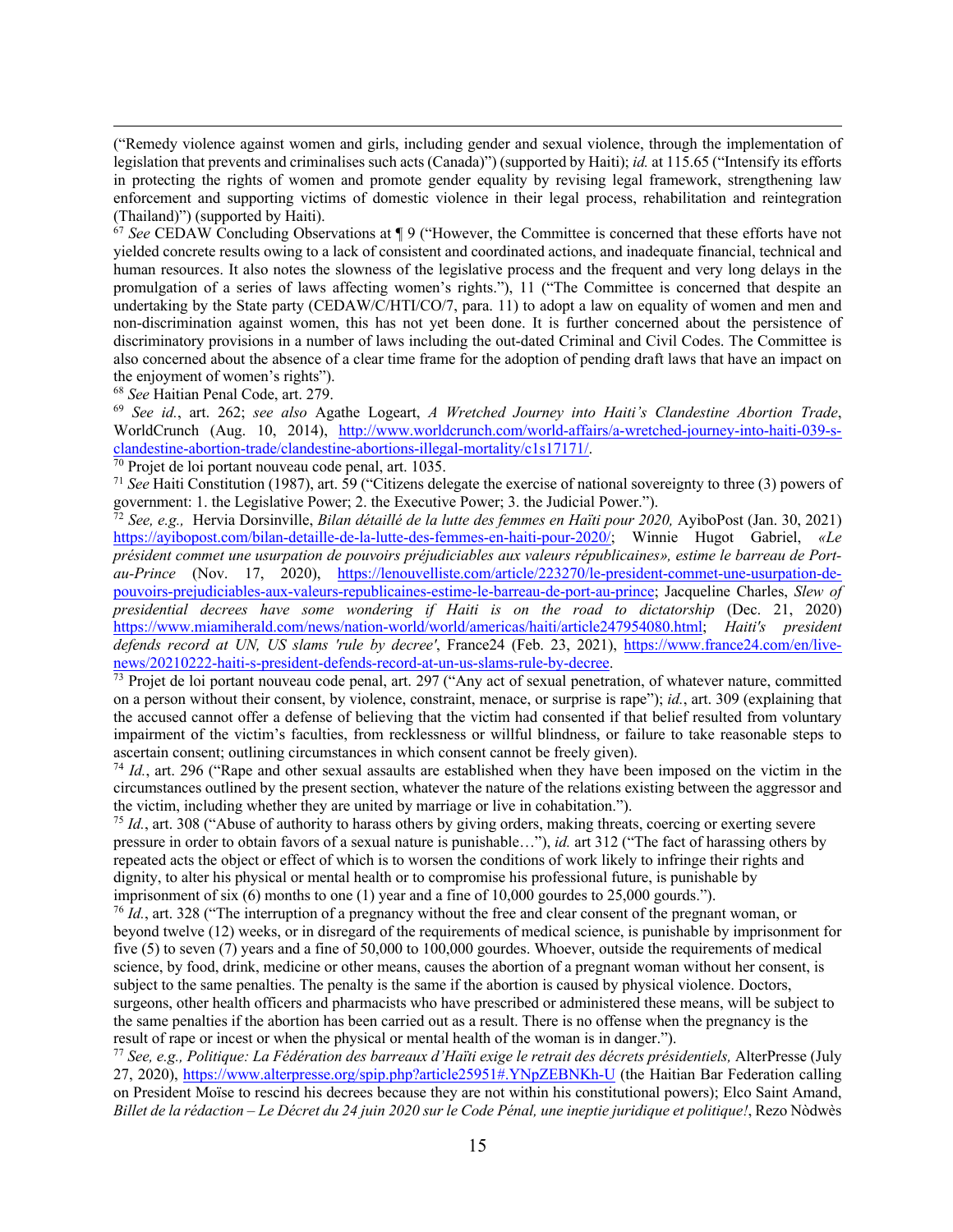(July 9, 2020), https://rezonodwes.com/2020/07/09/billet-de-la-redaction-le-decret-du-24-juin-2020-sur-le-codepenal-une-ineptie-juridique-et-politique/#o.

<sup>78</sup> *See* 2016 UPR Report at 117.24 ("Design and implement a series of measures to combat discriminatory stereotypes, including stereotypes based on gender (Croatia)") (supported by Haiti); *id.* at 115.61 ("Tackle negative attitudes related to gender and discrimination against women through human rights training of law enforcement and judicial bodies' agents (Colombia)") (supported by Haiti); *see also id.* at 115.94 ("Ensure that the police and judiciary are trained to deal impartially with women reporting gender based violence, and that all such complaints are fully investigated and prosecuted (United Kingdom of Great Britain and Northern Ireland)") (supported by Haiti); *id.* at 115.84 ("Take further appropriate actions to combat gender based violence, discrimination and legalize domestic violence (Mongolia)") (supported by Haiti).

<sup>79</sup> *See* Haiti Constitution (1987), art. 207 ("In the exercise of its functions, it will pay a special attention to the complaints presented by women, particularly in that relating to the discriminations and the aggressions of which they may be victims notably in their work.").

<sup>80</sup> *See « Batteur de femme » selon SOFA, Renan Hédouville nommé chef de l'OPC*, Loop Haiti (Oct. 28, 2017), https://www.loophaiti.com/content/batteur-de-femme-selon-sofa-renan-hedouville-nomme-chef-de-lopc.<br><sup>81</sup> See, e.g., Phillerique Hyppolite, Chita Pale | Des femmes victimes de kidnapping et de viols cherchent de l'aide

*pour quitter Haïti, selon Sharma Aurélien*, AyiboPost (Apr. 26, 2021), https://ayibopost.com/chita-pale-des-

femmes-victimes-de-kidnapping-et-de-viols-cherchent-de-laide-pour-quitter-haiti-selon-sharma-aurelien/; Valéry Daudier, *Josué Pierre-Louis retrouve son sommeil sans passer devant la justice*, Le Nouvelliste (Jan. 28, 2013), https://lenouvelliste.com/article/112995/josue-pierre-louis-retrouve-son-sommeil-sans-passer-devant-la-justice.

<sup>82</sup> *See* Hervia Dorsinville, *Bilan détaillé de la lutte des femmes en Haïti pour 2020,*AyiboPost (Jan. 30, 2021), https://ayibopost.com/bilan-detaille-de-la-lutte-des-femmes-en-haiti-pour-2020/; *see also Les féministes d'Haïti répondent à une « diatribe machiste et antiféministe » du ministre de la culture, Pradel Henriquez*, AlterPresse (Sep. 18, 2020), https://www.alterpresse.org/spip.php?article26170#.YNtHpRNKjEZ. 83 *See further, e.g., Viol : de petits progrès éclipsés par d'énormes défis*, Le Nouvelliste (June 25, 2018),

https://lenouvelliste.com/article/189181/viol-de-petits-progres-eclipses-par-denormes-defis; Nicole Phillips, *The vital role of grassroots movements in combatting sexual violence and intimate partner abuse in Haiti*, 2014, p. 10 *in* Comparative Perspectives on Gender Violence: Lessons from Efforts Worldwide (Rashmi Goel and Leigh Goodmark eds., Oxford Publishing 2015) (**Annex 1)**.

<sup>84</sup> CGRS, HBA & IMUM, A Journey of Hope*,* p. 40; Nicole Phillips, *The Vital Role of Grassroots Movements in Combatting Sexual Violence and Intimate Partner Abuse in Haiti*, *in* Comparative Perspectives on Gender Violence: Lessons from Efforts Worldwide (Rashmi Goel and Leigh Goodmark eds., Oxford Publishing 2015) (**Annex 1**). <sup>85</sup> *See supra* notes 18-19 and associated text.

86 UN Secretary General, Report of the Secretary-General on the United Nations Integrated Office in Haiti, UN Doc. S/2021/559, para. 21 (June 11, 2021), *https://undocs.org/en/S/2021/559*.<br><sup>87</sup> U.S. DOS Haiti 2019 Human Rights Report, p. 19; *Haiti - FLASH : Amazing release of a Haitian Pastor accused* 

*of rape*, HaitiLibre (July 18, 2019) https://www.haitilibre.com/en/news-28272-haiti-flash-amazing-release-of-ahaitian-pastor-accused-of-rape.html.

<sup>88</sup> *See, e.g.*, *What's happening today in Port au Prince?*, UNPOL (Oct. 8, 2018), https://police.un.org/en/whatshappening-today-port-au-prince.<br><sup>89</sup> U.S. DOS Haiti 2019 Human Rights Report, p. 23.<br><sup>90</sup> *See, e.g.*, Benedetta Faedi, *NOTE: The Double Weakness of Girls: Discrimination and Sexual Violence in Haiti*, 44

Stan. J. Intl'L. 147, 189-190 (Winter, 2008); Shannon D. Lankenau, *Note: Toward Effective Access to Justice in Haiti: Eliminating the Medical Certificate Requirement in Rape Prosecutions*, 64 Hastings L.J. 1759, 1769 (August 2013).

<sup>91</sup> *See, e.g., Viol: de petits progrès éclipsés par d'énormes défis*, Le Nouvelliste (June 25, 2018), https://lenouvelliste.com/article/189181/viol-de-petits-progres-eclipses-par-denormes-defis*;* Marianne Toraasen, *The long fight against impunity for gender-based violence in Haiti,* CMI (2019), https://www.cmi.no/publications/6875 the-long-fight-against-impunity-for-gender-based-violence-in-haiti. 92 *Viol : de petits progrès éclipsés par d'énormes défis*, Le Nouvelliste (June 25, 2018),

https://lenouvelliste.com/article/189181/viol-de-petits-progres-eclipses-par-denormes-defis

<sup>93</sup> *See, e.g.*, Samuel Celiné, *Le commissaire du gouvernement tout puissant de Jérémie*, AyiboPost (May 1, 2021), https://ayibopost.com/le-commissaire-du-gouvernement-tout-puissant-de-jeremie/; Obrillant Damus, *Les viols en Haïti : aspects psychologiques et sociologiques des crimes sexuels*, Etudes caribéennes, ¶ 3 (Apr. 2019), https://journals.openedition.org/etudescaribeennes/15478.

<sup>94</sup> *See, e.g.*, Samuel Celiné, *Le commissaire du gouvernement tout puissant de Jérémie*, AyiboPost (May 1, 2021), https://ayibopost.com/le-commissaire-du-gouvernement-tout-puissant-de-jeremie/.